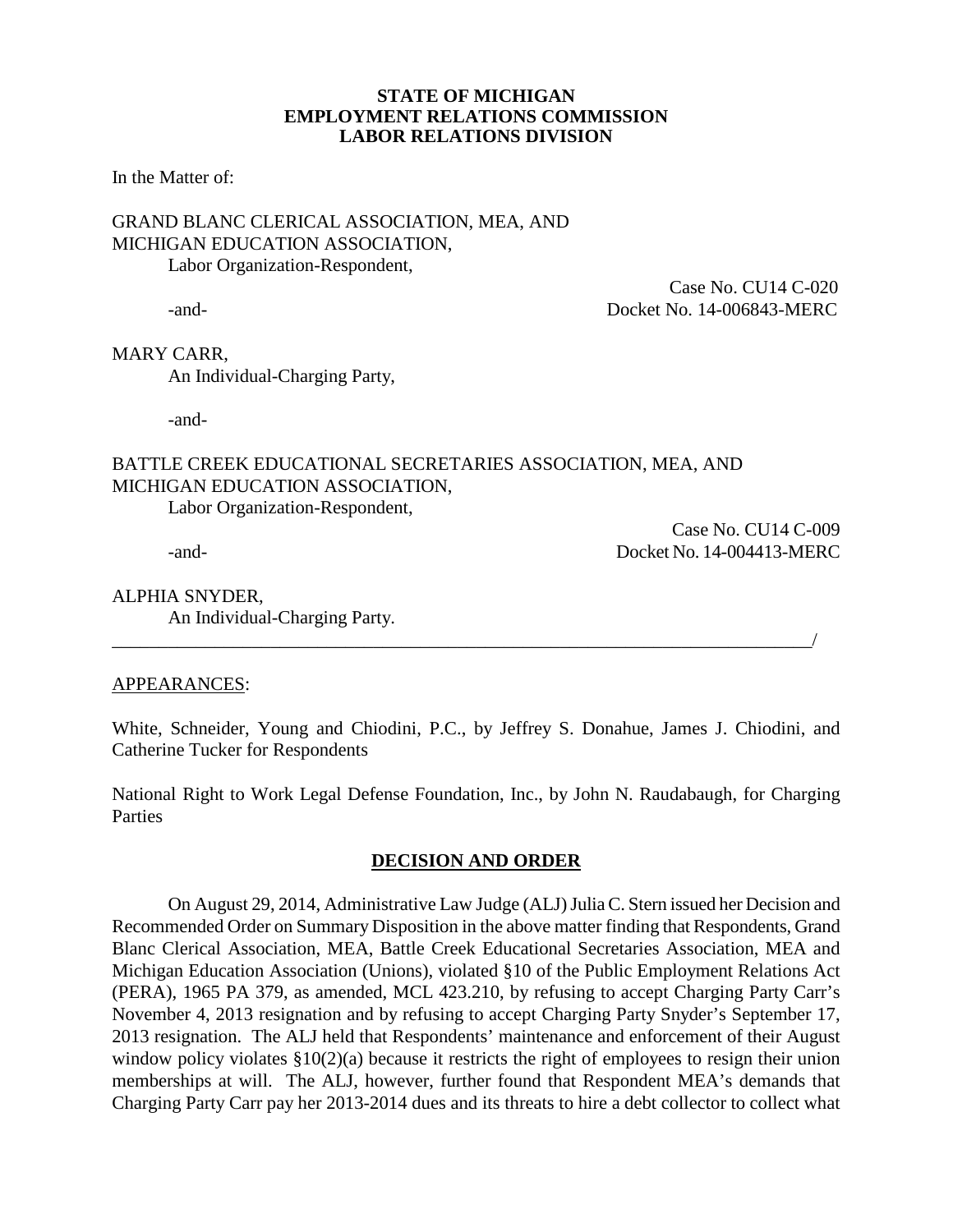she allegedly owed did not violate §10(2)(a) of PERA. The Decision and Recommended Order of the ALJ was served on the interested parties in accordance with §16 of PERA.

After requesting and receiving an extension of time, Respondents filed exceptions to the ALJ's Decision and Recommended Order on October 27, 2014. After being granted an extension of time, Charging Parties filed their statement of cross-exceptions, response to Respondents' exceptions and request for oral argument on December 5, 2014. After requesting and receiving an extension of time, Respondents filed their brief in opposition to Charging Parties'cross-exceptions on January 15, 2015.

On exceptions, Respondents contend, among other things, that the ALJ erred: (1) by concluding that the Commission has jurisdiction over this dispute, which Respondents contend is an internal union matter; (2) by concluding that 2012 PA 349 created a right for employees to resign their memberships at will; (3) by determining that Respondents'August window period for union membership resignations violated § 10(2)(a) of PERA; (4) by finding that Charging Party Snyder's unfair labor practice charge was timely filed; and (5) by recommending that this Commission "unconstitutionally impair Respondents' existing contractual relationship with its members" by ordering that Respondents cease and desist from enforcing the policy restricting members' resignations to the month of August and by ordering Respondents to remove the policy from MEA bylaws or amend the bylaws to reflect that the policy cannot be enforced.

In their cross-exceptions, Charging Parties argue that the ALJ erred (1) in concluding that union members can waive the right to resign at will; and (2) in concluding that the Commission lacks jurisdiction to find an unfair labor practice based on Respondent's attempts to use a debt collector to collect dues from a former member.

Charging Parties have requested oral argument in this matter. After reviewing their crossexceptions and the briefs filed by both parties, we find that oral argument would not materially assist us in deciding this case. Therefore, Charging Parties' request for oral argument is denied.

We have reviewed Respondents' exceptions and find them to be without merit. We have reviewed Charging Parties' cross-exceptions and find that they have some merit.

#### Factual Summary:

The facts in this case were set forth fully in the ALJ's Decision and Recommended Order and need not be repeated in detail here. Briefly, Charging Party Carr is employed by the Grand Blanc Community Schools (Grand Blanc Schools) and is part of the bargaining unit represented by the Respondent Grand Blanc Clerical Association, MEA (GBCA).

Charging Party Snyder is employed by the Battle Creek Public Schools (Battle Creek Schools) and is part of the bargaining unit represented by the Battle Creek Educational Secretaries Association, MEA/NEA (BCESA).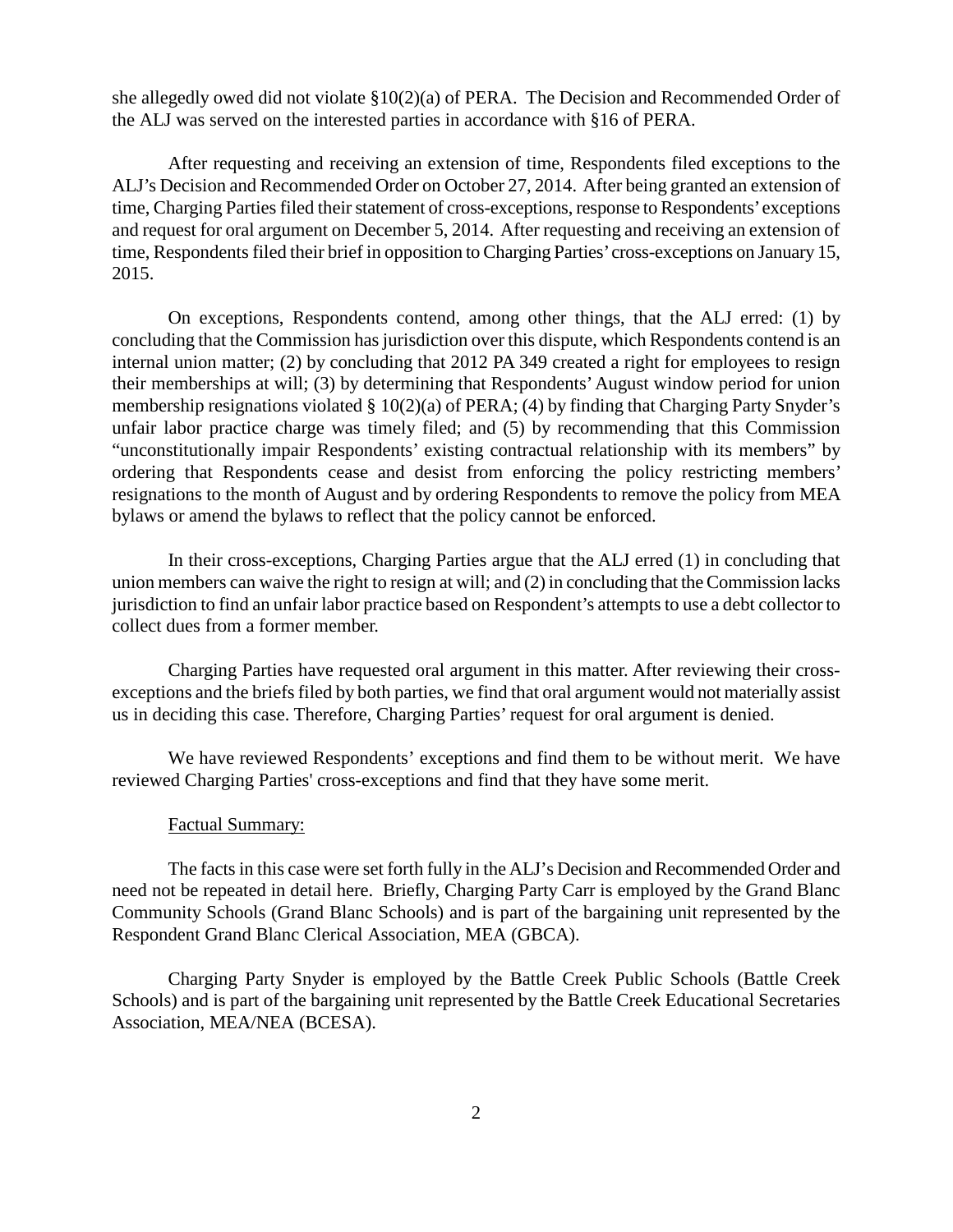The GBCA and BCESA are local affiliates of Respondent Michigan Education Association (MEA), and members of the GBCA and BCESA are also members of the MEA and the National Education Association (NEA) due to the organizations' unified membership structure.

Charging Party Carr became a member of the GBCA and MEA on March 4, 1997 and Charging Party Snyder became a member of the BCESA and MEA on March 26, 1991. Each of the Charging Parties signed a "Continuing Membership Application" thereby agreeing to join Respondent MEA's unions and authorizing the Employer to deduct union dues from her paycheck.<sup>[1](#page-2-0)</sup> On the application, just above the signature line, there are two checkboxes, one for cash payment and one for payroll deduction. The language next to the cash payment checkbox states: "Membership is continued unless I reverse this authorization in writing between August 1 and August 31 of any year." The language next to the payroll deduction checkbox states: "I authorize my employer to deduct Local, MEA and NEA dues, assessments and contributions as may be determined from time to time, unless I revoke this authorization in writing between August 1 and August 31 of any year." New union members were normally given a copy of the Continuing Membership Application after they signed it.

Article I of the MEA bylaws provides in relevant part: "The official membership year shall extend from September 1 through August 31 each year. . . . Continuing membership in the Association shall be terminated at the request of a member when such a request is submitted to the Association in writing, signed by the member and postmarked between August 1 and August 31 of the year preceding the designated membership year." The MEA bylaws are posted on the MEA's website and most MEA publications, including its magazine, the *Voice,* include the website address.

The last collective bargaining agreement between the Grand Blanc Schools and the GBCA that contained a union security agreement and a dues check off provision expired on June 30, 2013. The last collective bargaining agreement between the Battle Creek Schools and the BCESA containing a union security agreement expired prior to April 2013.

2012 PA 53, MCL 423.10(1)(b), amended PERA to prohibit public school employers from assisting labor organizations in collecting union dues or service fees, effective March 16, 2012. Where, however, a public school employer collected dues or service fees pursuant to a collective bargaining agreement that was in effect on the effective date of Act 53, the prohibition did not apply until the contract expired.

On December 11, 2012, the Michigan Legislature passed 2012 PA 349 and expressly gave public employees the right to refrain from union activity.

On April 4, 2013, after the collective bargaining agreement between the BCESA and the Battle Creek Schools expired, Charging Party Snyder sent a letter to the MEA resigning from membership in the Union and revoking her dues deduction authorization. On April 17, 2013, the MEA informed her that her resignation was not timely because it was not submitted during the August window period for resignations. Charging Party Snyder continued to pay dues through June 2013.

<span id="page-2-0"></span> <sup>1</sup> The Commission notes that the facts in this case are very similar to those in *Saginaw Ed Ass'n,* <sup>29</sup> MPER 21 (2015).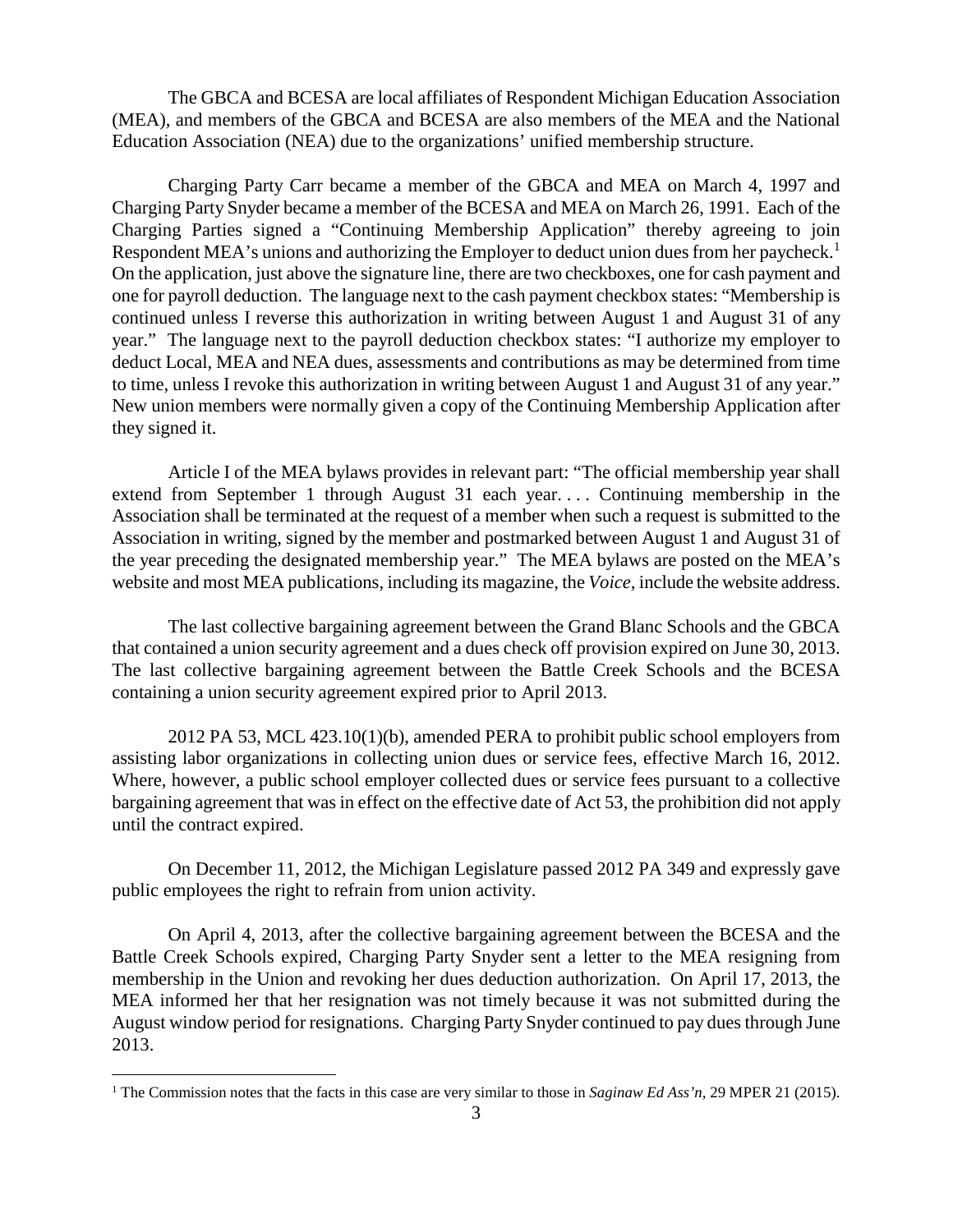On September 17, 2013, after receiving a BCESA communication regarding the MEA's edues process, Snyder sent an email to the MEA stating that she had resigned in April:

I received information regarding upcoming dues you are expecting from me. I would like to remind you that I sent my resignation letter to you last April which was effective immediately. I understood it would not be effective until August of this year and I continued to pay my dues. Please let the appropriate departments know that I will not be paying any more dues since I am no longer a paying member.

On October 9, the MEA responded and again informed Snyder that her resignation was not timely. Snyder replied on October 10 as follows:

Please stop playing games. I have resigned and that is it. I will no longer be paying union dues. I have corresponded with a National Right to Work attorney and when Michigan passed its Right to Work law, it also amended its public-sector labor law to provide employees with a new right to "refrain" from joining or supporting a union. Under the National Labor Relations Act, employees have the right to resign their memberships at any time and union restrictions on resignations are unlawful. Therefore it is illegal now to make restrictions on resignation in Michigan.

On October 31, 2013, Snyder received a letter from MEA Executive Director Gretchen Dziadosz, in which the executive director quoted Article I of the MEA bylaws and stated that the continuing membership agreement Snyder signed provided that written notice of resignation of membership must be made in writing during August for the following fiscal year. The MEA executive director further informed Snyder that her resignation was ineffective because it was not submitted during the MEA's August window period.

On November 9, 2013, after receiving this letter, Snyder again emailed the MEA and reiterated her belief that she resigned in April and informed the MEA that she would not be paying any more dues. On March 18, 2014, Snyder filed the unfair labor practice charge involved in this dispute.

On November 4, 2013, after the last collective bargaining agreement between the GBCA and the Grand Blanc Schools containing a union security agreement and dues deduction provision expired, Charging Party Carr sent a letter to the MEA and resigned her membership. On December 19, 2013, the MEA informed her that, to be effective, her resignation must be submitted in writing and postmarked between August 1 and August 31.

On February 11, 2014, Carr received an email from the MEA stating that if her 2013-2014 dues were not paid her debt would be sent to collections. On February 13, Carr received another email from the MEA regarding her e-dues in which she was informed that the GBCA was getting emails from the MEA about her failure to pay. On February 15, 2014, Carr received an emailed billing statement showing her balance owed as of February 14, 2014. This balance consisted of dues and other assessments that had accrued since the beginning of the 2013-2014 membership year on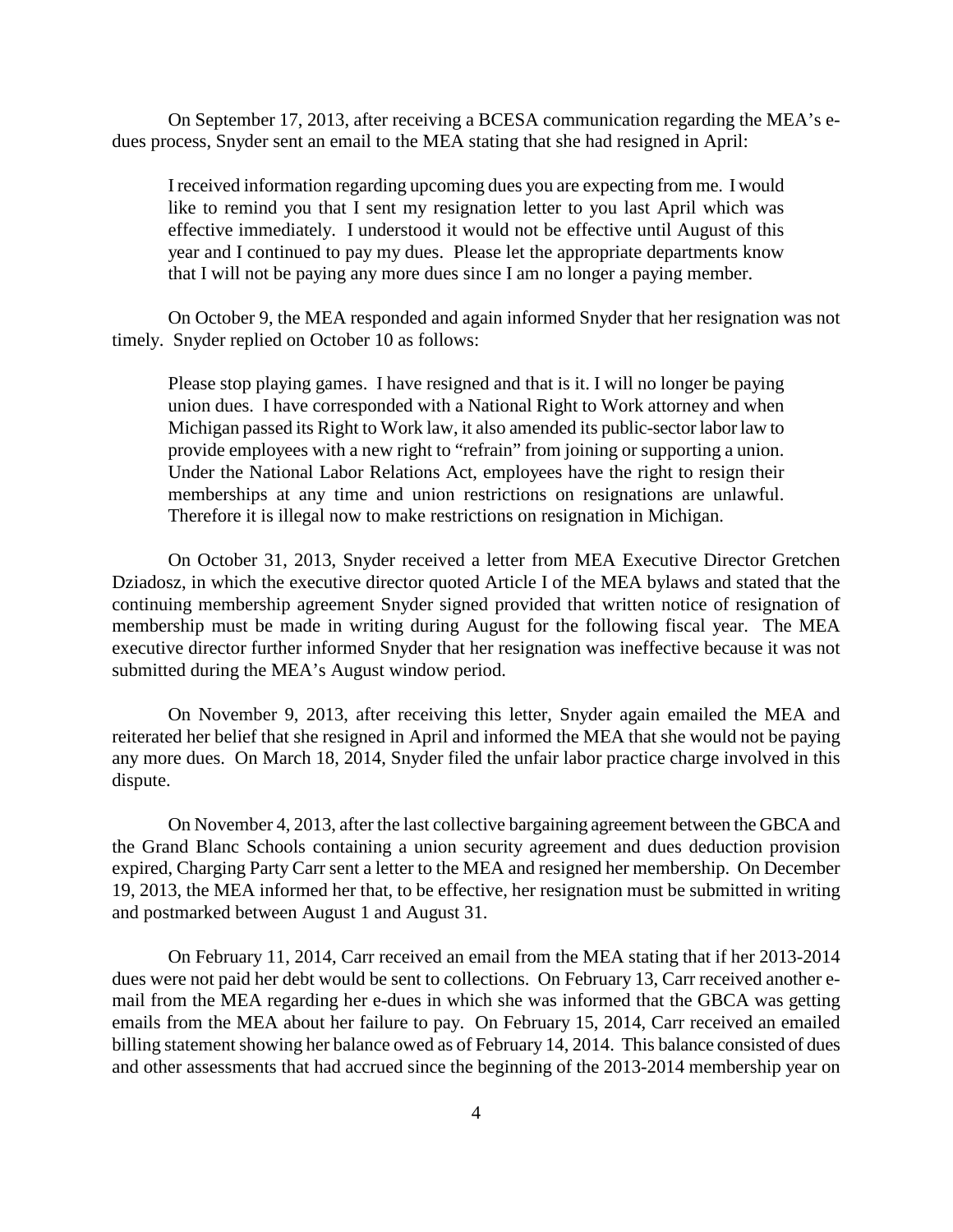September 1, 2013, less sums paid on her account by the GBCA for September 2013. On April 14, Carr received another emailed billing statement showing her balance as of April 14, 2014.

On May 12, 2014, Carr sent the MEA a check for \$134.58, and a letter stating that this represented payment of dues through November 4, 2013, the date of her resignation. On April 24, 2014, Carr filed the instant unfair labor practice.

#### Discussion and Conclusions of Law:

In brief, the issues before us are: (1) whether Charging Party Snyder's unfair labor practice charge was timely filed; (2) whether we have jurisdiction over this matter since Respondents' actions had no effect on Charging Parties' employment; (3) whether the Unions violated PERA, as amended by Act 349, by restricting union members' resignations to an annual one month period in August; (4) whether the remedy recommended by the ALJ is constitutionally permissible; and (5) whether Respondent's threats to use a debt collector to collect dues from a former member were an unfair labor practice.

#### Charging Party Snyder's ULP Charge Was Timely Filed

Although Respondents contend the ALJ erred when she failed to dismiss Charging Party Snyder's unfair labor practice charge as untimely, the Commission agrees with the ALJ that the charge was timely filed on March 18, 2014. Pursuant to § 16(a) of the Act, no complaint shall issue based upon any alleged unfair labor practice occurring more than six months prior to the filing of the charge with the Commission. The limitations period under § 16(a) commences when the charging party knows or should have known of the acts constituting the unfair labor practice and has good reason to believe the acts were improper or done in an improper manner. *Huntington Woods v Wines*, 122 Mich App 650, 652 (1983).

Although Charging Party Snyder did not file the instant charge within 6 months of the MEA's refusal to accept her April 4, 2013 resignation, Snyder sent another email to the MEA, on September 17, 2013, that clearly indicated both her intent to resign and her belief that she had already done so. In responding to Snyder on October 9, 2013, the MEA reiterated that she would not be permitted to resign until she submitted a resignation in the month of August. The ALJ correctly found that this October 9, 2013 response to Snyder constituted a separate, independent unfair labor practice in violation of §10(2)(a). Because this unfair labor practice occurred within the six month statute of limitations, the Commission is not prohibited by §16(a) from finding an unfair labor practice based on this conduct. Consequently, the Commission agrees that Charging Party Snyder timely alleged that Respondents violated §10(2)(a) on October 9, 2013 by refusing to accept her September 17, 2013 resignation.

#### Commission Jurisdiction

Respondents contend that the ALJ erred by concluding that the Commission has jurisdiction over this matter. Section 16 of PERA provides that violations of §10 "shall be deemed to be unfair labor practices remediable by the commission." In this case, the Charging Parties allege that Respondents violated  $\S 10(2)(a)$ , which prohibits a labor organization or its agents from restraining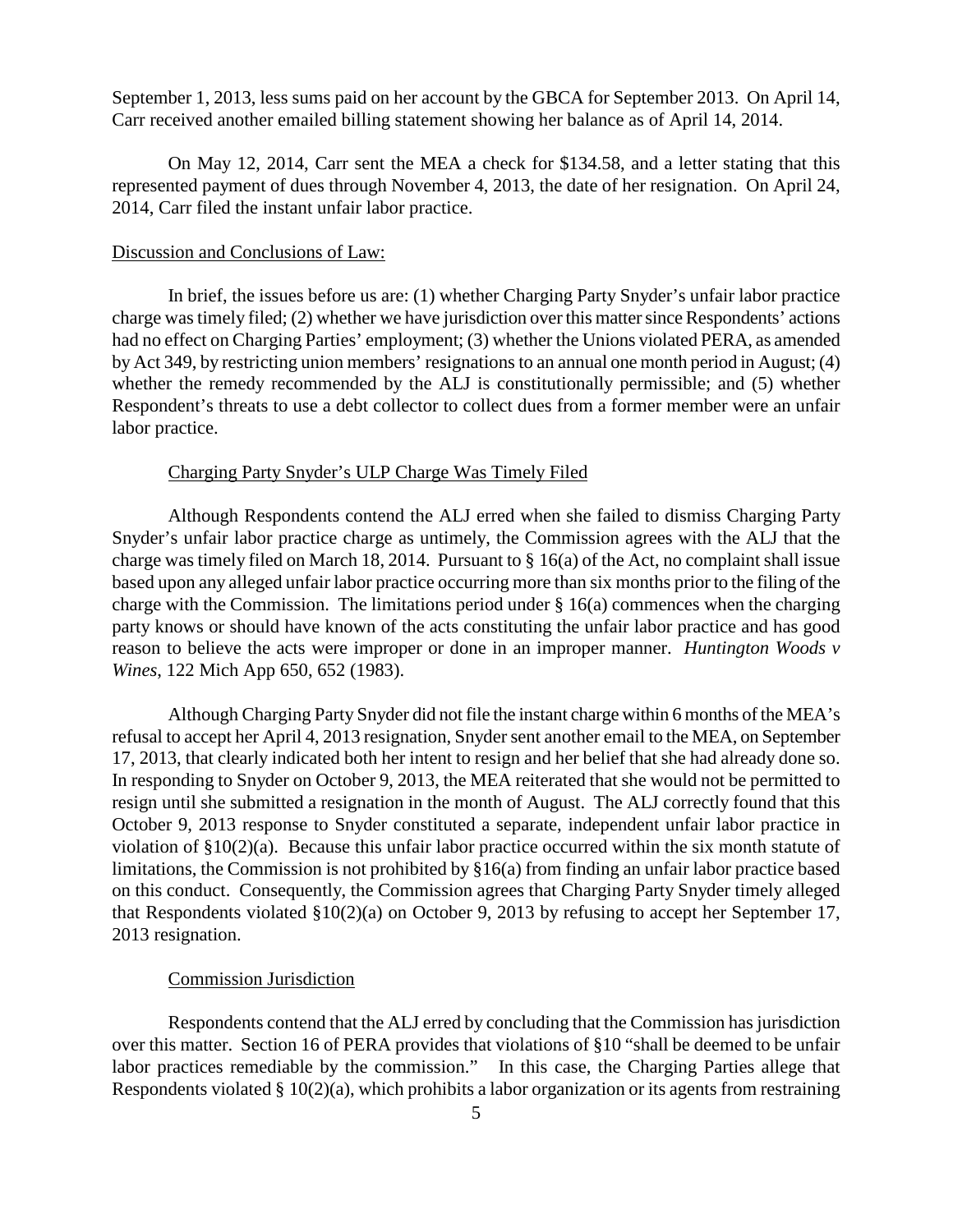or coercing "public employees in the exercise of the rights guaranteed in section 9," by unlawfully refusing to recognize Charging Parties' resignations from the Unions and by threatening to use a debt collector to collect dues from a former member. In response, the Respondents maintain that the Commission has no jurisdiction over this matter because their actions had no impact on the terms or conditions of Charging Parties' employment.

We recently addressed the issue of our jurisdiction over unfair labor practice charges alleging restraint or coercion in the exercise of public employees' right to refrain in *Saginaw Ed Ass'n,* 29 MPER 21 (2015). As we explained in that decision, "Act 349, which became effective March 28, 2013, amended § 9 of PERA by adding subdivision (b) to subsection 9(1) and by adding subsections (2) and (3). Subdivision (b) of subsection 9(1) expressly gives public employees the right to refrain" from "join[ing], or assist[ing] in labor organizations" and "[t]he prohibition against labor organizations 'restrain[ing] or coerc[ing] public employees in the exercise of the rights guaranteed in section 9,' that had been included in  $\S 10(3)(a)(i)$  prior to the adoption of Act 349, is now in § 10(2)(a) of PERA." *Id*.

Therefore, as we said in *Saginaw Ed Ass'n*, "we have jurisdiction over matters in which a public employee chooses to refrain from engaging in activities protected under § 9(1)(a) but is unlawfully restrained [or coerced] from doing so by a labor organization." *Id*. Consequently, the Commission hasjurisdiction to determine whether Respondents' refusal to allow Charging Parties to resign from the Unions outside the August window period and Respondent's threats to use a debt collector to collect dues from a former member were unfair labor practices.

#### Respondents' Policy Limiting Union Resignations to the Annual August Window Period

In *Saginaw Ed Ass'n*, we also addressed Respondents' policy that limits union resignations to an annual August window period. As we explained in *Saginaw Ed Ass'n*, "under the provisions of PERA in effect…before the adoption of Act 349, Charging Parties would have been required to wait until the month of August following their decisions to resign before they could submit a valid resignation to Respondent."

In *West Branch-Rose City Ed Ass'n*, 17 MPER 25 (2004), the charging party submitted his request to resign from the union in the month of April and was told that he had to wait until August to resign and to assert his "*Beck"*[2](#page-5-0) rights. In considering the issue of whether the union's refusal to accept resignations outside the window period constituted an unfair labor practice, we found that the 30-day annual window period was reasonable and concluded that it did not violate the union's duty of fair representation. We noted that the issue was distinguishable from cases under the NLRA, stating:

<span id="page-5-0"></span> <sup>2</sup> In *Communications Workers v Beck*, 487 US 735; 108 S Ct 2641; 101 L Ed 2d 634 (1988), the Supreme Court held that exactions of agency fees from objecting nonmembers beyond those necessary to pay for the chargeable expenses of collective bargaining, contract administration, and grievance adjustment violated a union's duty of fair representation as well as the nonmembers' First Amendment rights. Thus, where agency shop is lawful, nonmembers who object to paying for a union's political and ideological projects, may request a reduction in their service fees such that they pay no more than the amount of the union's expenses for collective bargaining, contract administration, and grievance adjustment. See also, *Abood v Detroit Bd of Ed*, 431 US 209; 97 S Ct 1782; 52 L Ed 2d 261 (1977).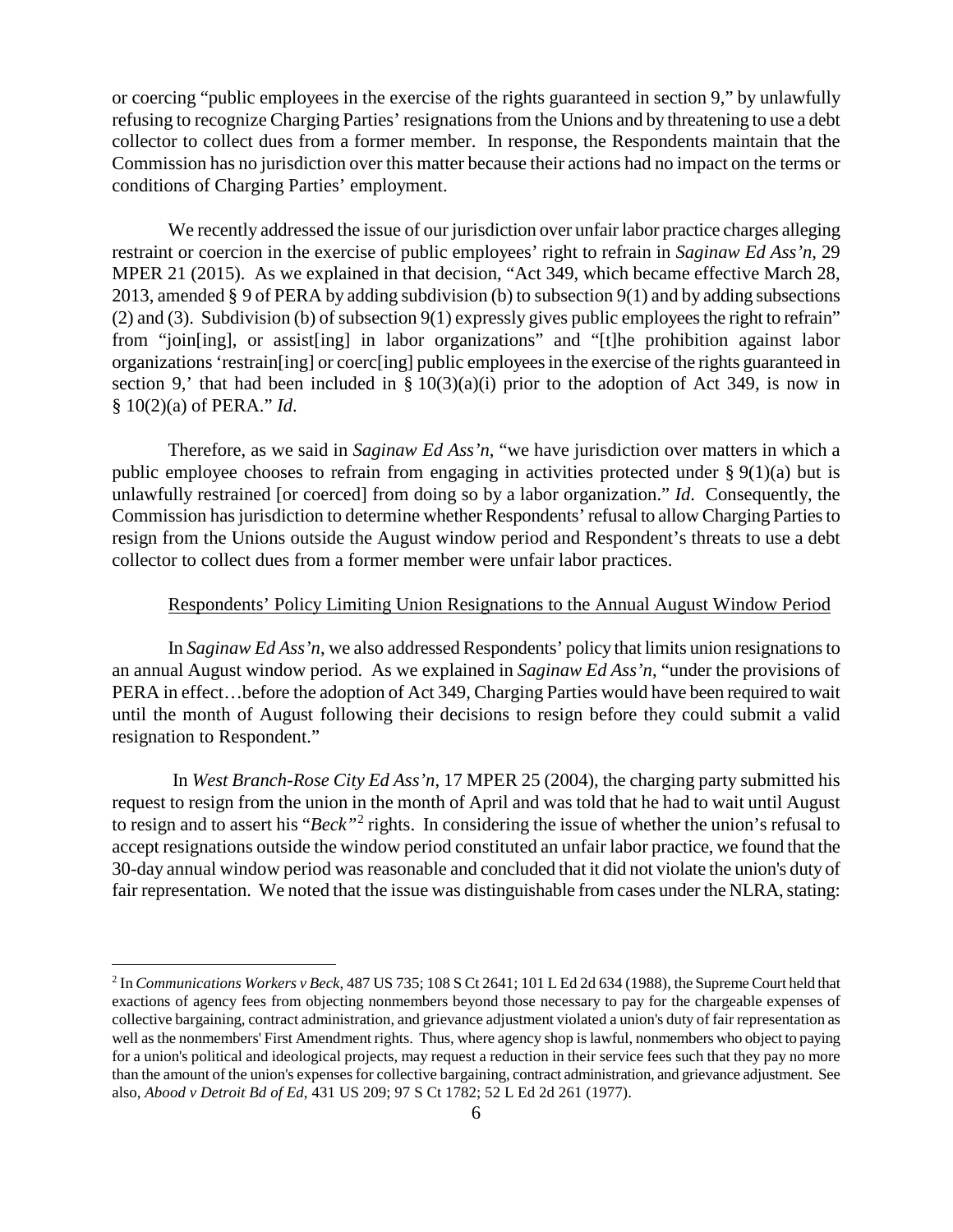In its decisions, the Board relies on the 'right to refrain' from union activity found in Section 7 of the NLRA. The analogous section of PERA, Section 9, does not contain this language and we will not infer it in the absence of clear legislative intent. While, clearly, union membership cannot be required under PERA, in this case Dame joined the Union voluntarily.<sup>[3](#page-6-0)</sup>

### Significantly, as we pointed out in *Saginaw Ed Ass'n:*

[N]ow that the right to refrain from union activity has become part of PERA, in § 9(1)(b), the rationale we applied to this issue in *West Branch-Rose City Ed Ass'n*, no longer applies. Moreover, since public employees now have the express right to refrain from union activity, [as employees do under the NLRA] it is appropriate to look to NLRB decisions for guidance [regarding] the right to refrain…The NLRA and PERA are now analogous on this critical issue.<sup>[4](#page-6-1)</sup>

## Respondents' Allegations Regarding Charging Parties' Contractual Obligations

Respondents contend that the second sentence of  $\S 10(2)(a)$  allows them to make rules regarding the circumstances under which their members may resign. They also argue that Charging Parties have a contractual obligation to the Union to pay union dues until they resign within the August window period.

The language of § 10(2)(a) relied upon by Respondents provides: "This subdivision does not impair the right of a labor organization to prescribe its own rules with respect to the acquisition or retention of membership." As we found in *Saginaw Ed Ass'n*, Respondents' exceptions and other pleadings in this matter do not include any authoritative support for Respondents' "assertion that a rule placing an annual one-month window period on union members' right to resign from the union is permissible under § 10(2)(a) where the applicable state law expressly gives union members the right to refrain from union activity." *Id*. To the contrary, as noted by the Supreme Court in *Pattern Makers' League of North America, AFL-CIO v NLRB*, 473 US 95, 107-09; 105 S Ct 3064, 3072 (1985), "Neither the Board nor this Court has ever interpreted the proviso as allowing unions to make rules restricting the right to resign. Rather, the Court has assumed that 'rules with respect to the . . . retention of membership' are those that provide for the expulsion of employees from the union."

<span id="page-6-0"></span> <sup>3</sup> *West Branch-Rose City Ed Ass'n*, 17 MPER 25 (2004), n 5.

<span id="page-6-1"></span><sup>4</sup> On exceptions, Charging Parties maintain that the ALJ erred when she concluded that the right to resign at will can be waived. We addressed an employee's ability to waive the right to refrain from financially supporting a labor organization in *Teamsters Local 214 (Beutler)*, 29 MPER \_\_ (Case No. CU13 I-037, issued December 11, 2015). See also *Teamsters*  Local 214 (Cottrell), 29 MPER \_\_ (Case No. CU13 K-067, issued January 14, 2016) which further explained the circumstances under which the right to refrain from financially supporting a union may be waived. However, nothing in those decisions or any other prior Commission decision establishes that the right to resign from union membership can be waived. Here, there is no basis to conclude that either of the Charging Parties waived her right to refrain from financially supporting the Unions. Moreover, Charging Parties' resignations from their respective unions, although outside the window period, were sufficient to end their membership.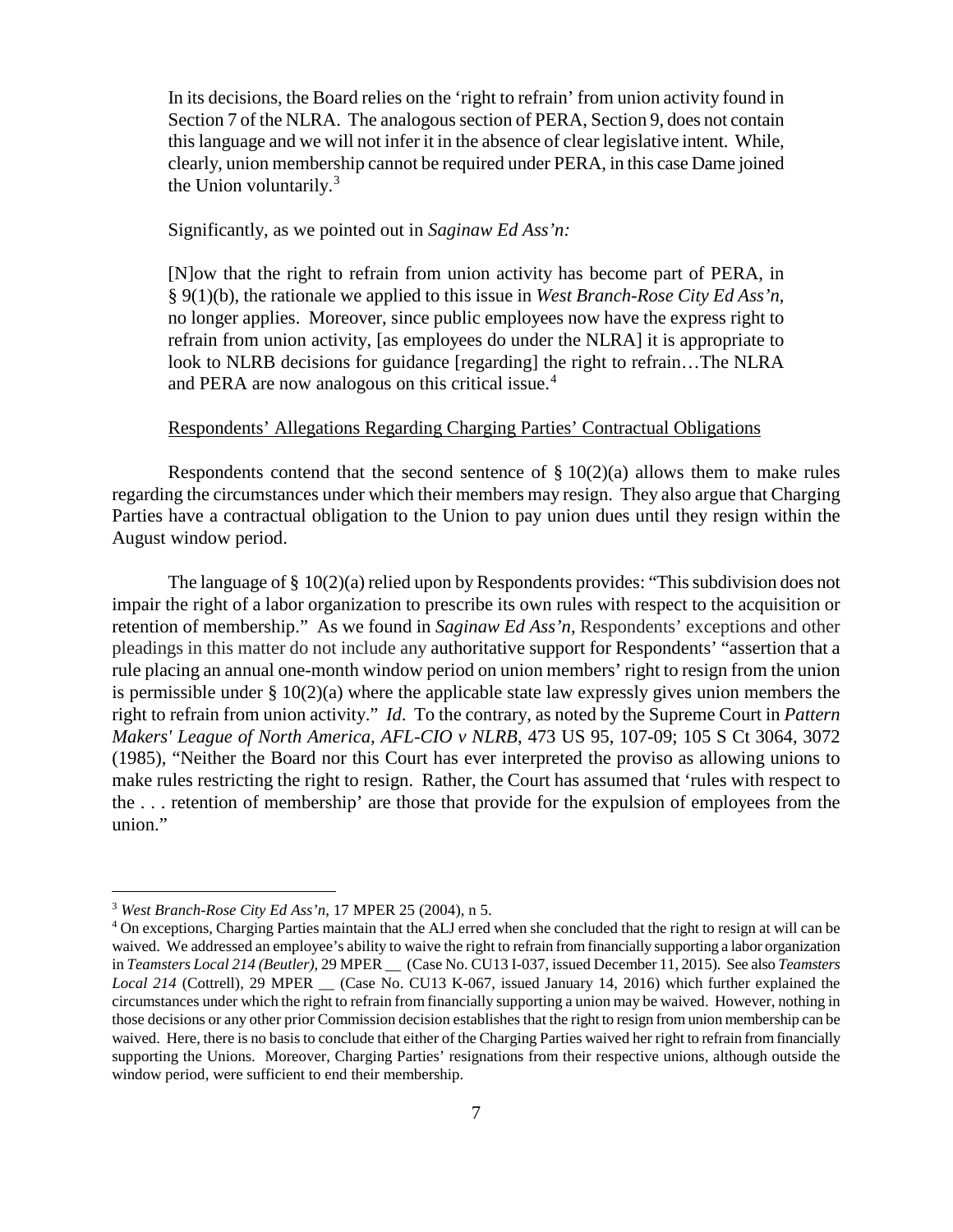Although Respondents contend, as in *Saginaw Ed Ass'n*, that Charging Parties have a contractual obligation to the Unions to pay union dues until they resign within the August window period, we agree with the NLRB, as we did in *Saginaw Ed Ass'n*, that where employees have a right to refrain from union activity, the union may not make rules that interfere with or restrain employees in the exercise of that right.

The enactment of Act 349 gave Charging Parties an express right to refrain from union activity. In *Saginaw Ed Ass'n,* we stated:

Thus, under § 9(1)(b) of PERA, if a public employee is not a member of a union, the right to refrain means that he or she cannot be required to become a member of a union. If he or she has no financial obligation to support a labor organization, he or she cannot be required to begin supporting a labor organization. It is also evident that refraining from union activity includes ceasing union activities that the employee has already begun. Therefore, if a public employee is a member of a labor organization, he or she has the right to resign from that organization. If a public employee has undertaken a financial obligation to support a labor organization and is not subject to a lawful union security agreement, he or she has the right to terminate that financial support obligation.

In the present case, Charging Parties were not subject to a union security agreement. Their union memberships were voluntary. Therefore, Charging Parties had the right to resign their union memberships. Based on *Pattern Makers' League of North America, AFL-CIO v NLRB*, 473 US 95; 105 S Ct 3064 (1985), Charging Parties' membership obligations to Respondents, including the obligation to pay dues, ended at the point Charging Parties provided the Unions with notice of their resignations.

### The Question of an Unconstitutional Impairment of Respondents' Contract Rights

Respondents argue that the ALJ erred by recommending that we order Respondents to cease and desist from restricting membership resignations to the month of August and assert that such an order would be an unconstitutional impairment of pre-existing contractual obligations. It is Respondents' contention that the newly enacted right to refrain can only be applied to allow union members to resign from their union if their union membership agreements were entered into after the effective date of Act 349, as only those membership agreements could violate the rights of public employees under § 9(1)(b).

We recently addressed this issue in *Saginaw Ed Ass'n,* 29 MPER 21 (2015). As we explained in that decision, "the prohibition against the impairment of contract rights must be balanced against the State's inherent police power. *Energy Reserves Group, Inc v Kansas Power & Light Co*, 459 US 400, 410-13; 103 S Ct 697, 704-05 (1983); *Blue Cross & Blue Shield of Michigan v Governor*, 422 Mich 1, 22-23; 367 NW2d 1, 14 (1985)." We noted that, in *Health Care Ass'n Workers Comp Fund v Dir of the Bureau of Worker's Comp*, 265 Mich App 236, 241; 694 NW2d 761, 765-66 (2005) the Court of Appeals explained the balancing test as follows: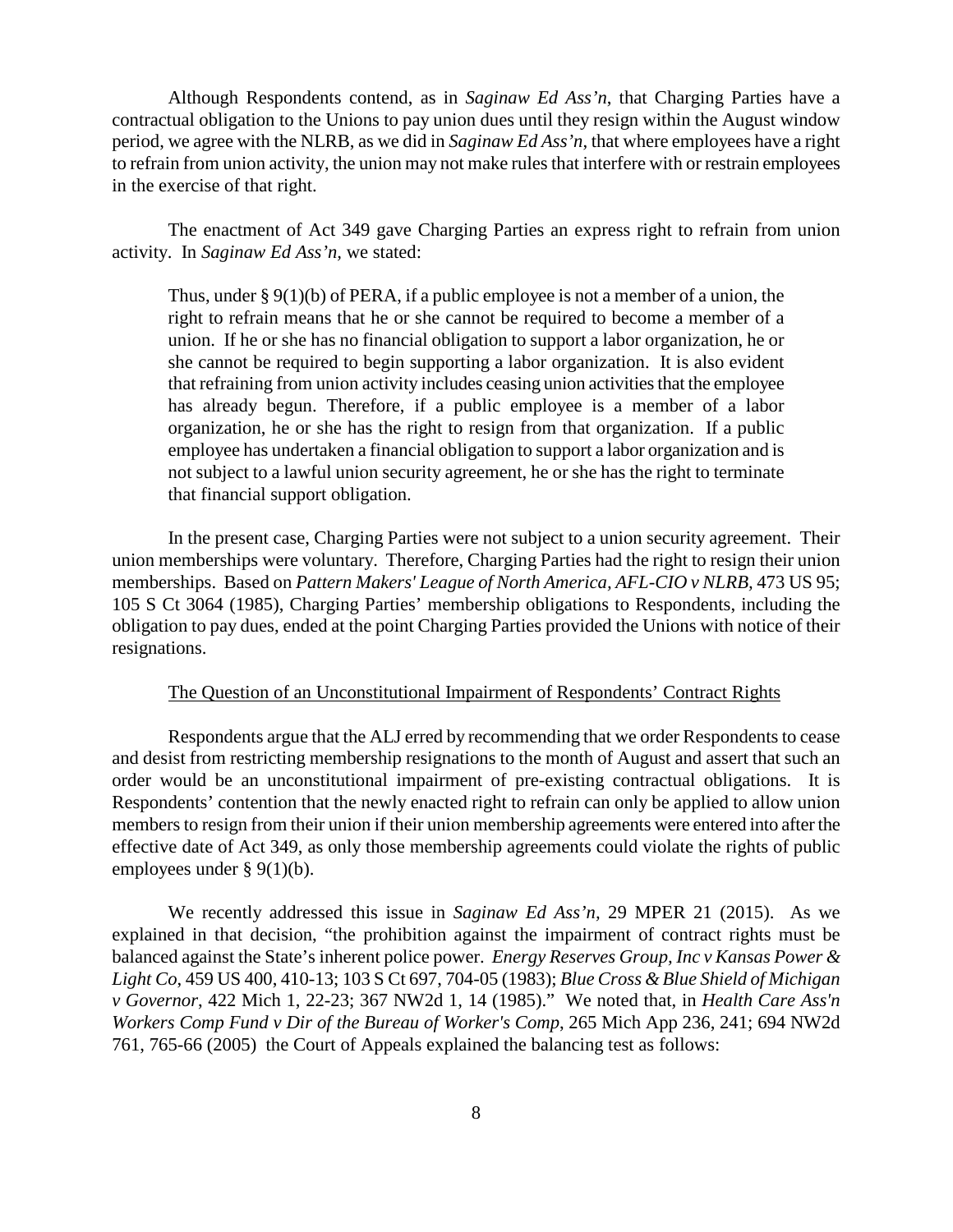A three-pronged test is used to analyze Contract Clause issues. The first prong considers whether the state law has operated as a substantial impairment of a contractual relationship. The second prong requires that legislative disruption of contractual expectancies be necessary to the public good. The third prong requires that the means chosen by the Legislature to address the public need be reasonable. *In re Certified Question; (Fun 'N Sun RV, Inc. v Michigan),* 447 Mich 765, 777, 527 NW2d 468 (1994); *Studier, supra* at 474–475, 679 NW2d 88. In other words, if the impairment of a contract is only minimal, there is no unconstitutional impairment of contract. However, if the legislative impairment of a contract is severe, then to be upheld it must be affirmatively shown that (1) there is a significant and legitimate public purpose for the regulation and (2) that the means adopted to implement the legislation are reasonably related to the public purpose. *Wayne Co Bd of Comm'rs v Wayne Co Airport Auth,* 253 Mich App 144, 163–164, 658 NW2d 804 (2002), citing *Blue Cross & Blue Shield of Michigan v Governor,* 422 Mich 1, 23, 367 NW2d 1 (1985).

In the present case, as in *Saginaw Ed Ass'n*, even assuming that Respondents could establish a substantial impairment of their contractual rights, we find that "a legitimate public purpose is served [by] requiring the immediate application of the right to refrain." As we explained in Saginaw:

[In the absence of] the remedy recommended by the ALJ, Charging Parties would be denied their right to refrain…The recommended order…is reasonably related to protecting public employees' right to refrain from union activity [and] does not create an unconstitutional impairment of Respondents' contractual rights. Inasmuch as the language in Respondents' bylaws restricting membership resignation to the month of August is no longer a lawful restraint on membership resignation, Charging Parties' membership obligations to Respondents, including the obligation to pay dues, end[ed] at the point that Charging Parties provided the Unions with effective notice of their resignations.

### Respondent MEA's Threats to Use a Debt Collector to Collect Dues from a Former Member

On exceptions, Charging Parties correctly argue that the ALJ erred in determining that the Commission does not have jurisdiction under PERA to find an unfair labor practice based on the MEA's threats to hire a debt collector to collect what Charging Party Carr allegedly owed.

Prior to Act 349, the Commission did not consider a union's threat to initiate a collection action for unpaid dues to be an unfair labor practice provided there was no effect on employment. *Ass'n of School Administrators (Ann Arbor P.S.),* 1987 MERC Lab Op 710; *West Branch-Rose City Education Association,* 14 MPER ¶ 32006.

The amendments to PERA by Act 349, however, now prohibit unions and employers from requiring employees to financially support unions as a condition of employment. Section 9(1)(b) expressly gives public employees the right to refrain from "join[ing], or assist[ing] in labor organizations." The prohibition against labor organizations "restrain[ing] or coerc[ing] public employees in the exercise of the rights guaranteed in section 9," that had been included in § 10(3)(a)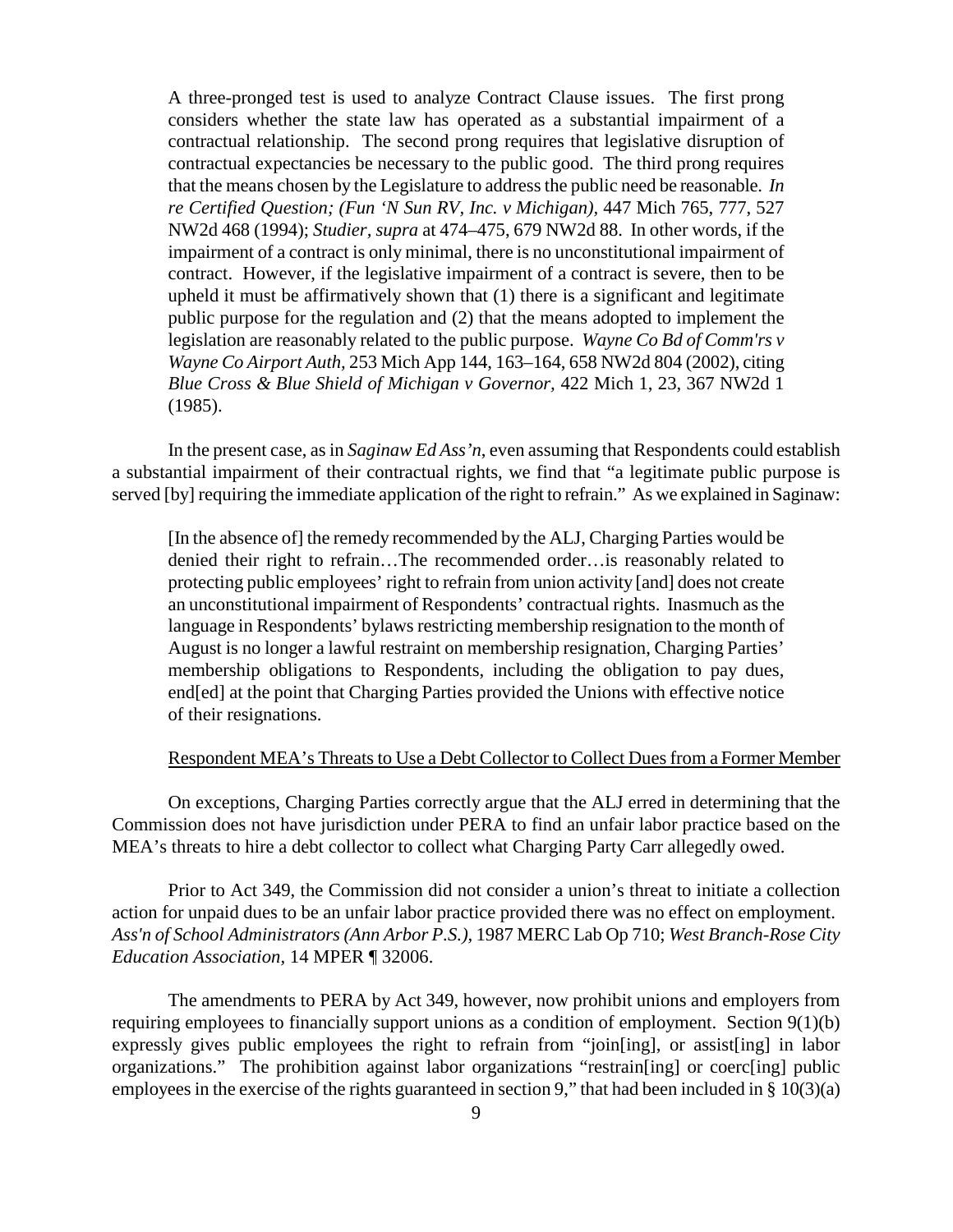prior to the adoption of Act 349, is now in § 10(2)(a) of PERA. Therefore, we have jurisdiction over matters in which a public employee chooses to refrain from engaging in activities protected under § 9(1)(a) but is unlawfully restrained from doing so by a labor organization regardless of whether the labor organization's actions have an impact on the individual's employment. Accordingly, we have jurisdiction to determine whether Respondent MEA's threats to use a debt collector to collect dues from former member Carr unlawfully restrained or coerced her in her right to refrain from union activity. Since public employees now have the express right to refrain from union activity as employees covered by the NLRA have, it is appropriate to look to NLRB decisions for guidance with respect to the right to refrain.

In interpreting the NLRA, the NLRB has repeatedly found that a union's threats to use a debt collector to collect dues to which the union was not entitled from a former member unlawfully restrained or coerced the employee. In *IBEW Local 396* (*Central Telephone Co*), 229 NLRB 469 (1977), for example, the Board held:

...statements to the nonmember employees that they would be required to pay dues for the privilege of being represented by the Union and that the Union would turn over claims against the employees to a collection agency or institute court proceedings for collection of dues violate Section 8(b)(1)(A) since Respondent had no legal basis to require nonmembers to pay dues.

See also *Professional Association of Golf Officials*, 317 NLRB 774, 777 (1995); *Quebecor Printing Hazelton*, 330 NLRB 32, 34-35 (1999), enfd. 245 F.3d 231 (3d Cir. 2001); *[Service](https://a.next.westlaw.com/Link/Document/FullText?findType=Y&serNum=2022273984&pubNum=0001417&originatingDoc=I611b9137138211e4b86bd602cb8781fa&refType=CA&fi=co_pp_sp_1417_235&originationContext=document&transitionType=DocumentItem&contextData=(sc.Search)#co_pp_sp_1417_235)  [Employees Local 121RN \(Pomona Valley Hospital Medical Center\)](https://a.next.westlaw.com/Link/Document/FullText?findType=Y&serNum=2022273984&pubNum=0001417&originatingDoc=I611b9137138211e4b86bd602cb8781fa&refType=CA&fi=co_pp_sp_1417_235&originationContext=document&transitionType=DocumentItem&contextData=(sc.Search)#co_pp_sp_1417_235)*, 355 NLRB 234, (2010), enfd. 440 Fed Appx [524 \(9th Cir. 2011\),](https://a.next.westlaw.com/Link/Document/FullText?findType=Y&serNum=2025573198&pubNum=0006538&originatingDoc=I611b9137138211e4b86bd602cb8781fa&refType=RP&originationContext=document&transitionType=DocumentItem&contextData=(sc.Search)) and *International Brotherhood of Teamsters Local No. 89* (*United Parcel Service*), 361 NLRB No. 5, Footnote 6 (2014).

In the absence of a valid contract requiring the payment of dues or fees, threats to hire a collection agency or to report delinquencies to a credit bureau are unlawful ways to attempt to collect dues from an employee once the employee has resigned--at will--from his or her union membership. In the present case, Respondent MEA had no legal basis to require that Charging Party Carr pay dues that accrued after her resignation. Nonetheless, on February 11, 2014, Carr received an email from the MEA stating that, if her 2013-2014 dues were not paid, her debt would be sent to collections. When the MEA threatened to send Charging Party Carr's debt to collections on February 11, 2014, Carr did owe past due union dues that had accrued prior to her resignation from the Union. However, the MEA's claim for the full amount of union dues for the 2013-2014 academic year includes a claim for dues to which the MEA is not entitled.

Nonetheless, we recognize that, at that time, this Commission had not issued any decisions interpreting the changes resulting from the amendment of PERA by Act 349. As a result, the interpretation of the applicable law was uncertain. Act 349 significantly changed public employees' rights and our jurisdiction to address issues affecting those newly recognized employee rights. As noted above, prior to the adoption of Act 349, this Commission had no jurisdiction over matters in which public employees contended that the union was seeking to collect sums to which the union was not entitled if the union's action had no effect on terms and conditions of employment. Before the initial decisions addressing the changes resulting from Act 349, union rules restricting union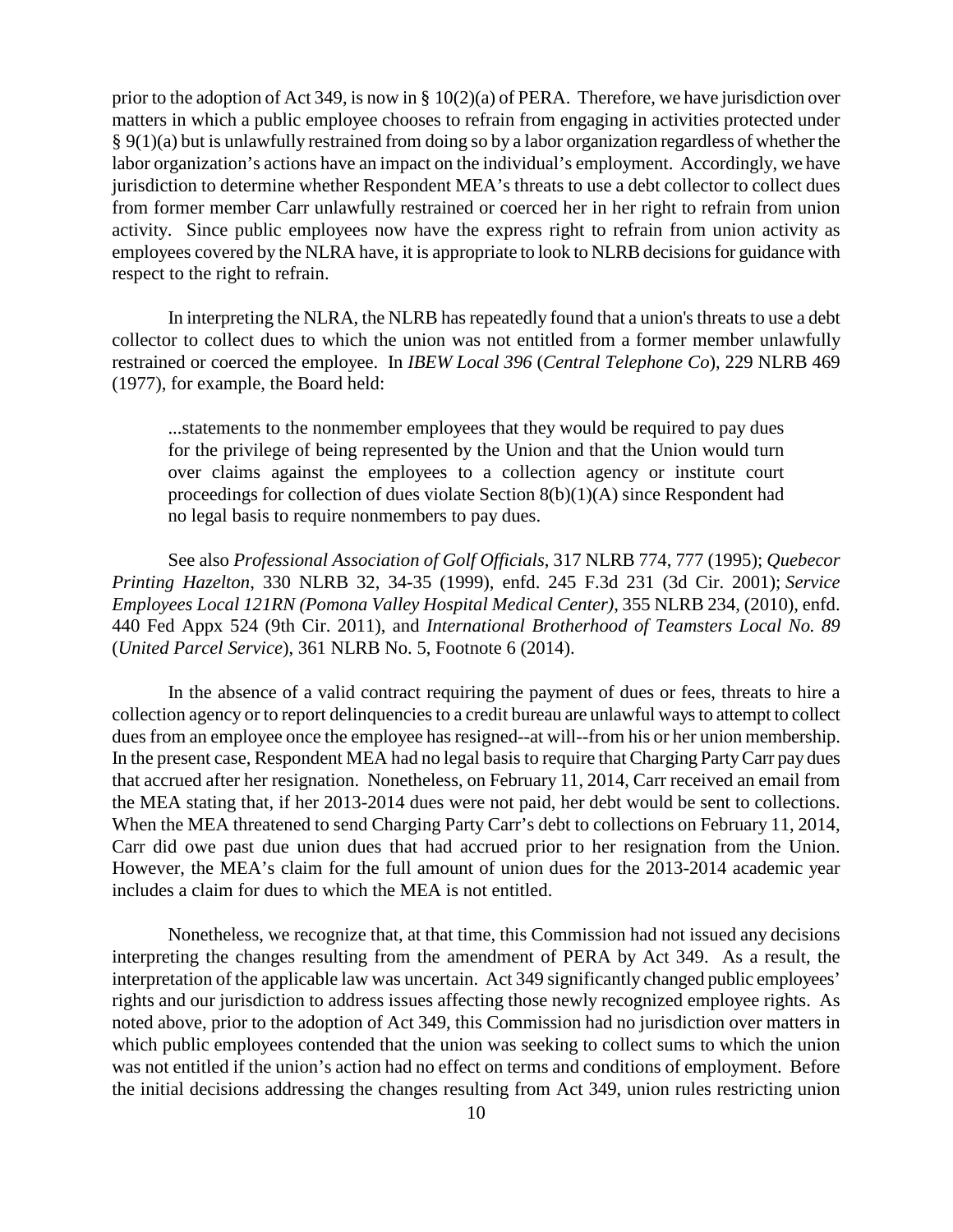resignations to certain window periods were legal. Therefore, if a union member resigned at a point outside that window period, the union member could be required to continue to pay dues or agency fees until he or she resigned within the designated window period. See, *West Branch-Rose City Ed Ass'n*, 17 MPER 25 (2004). That has now changed. Unless the right to refrain from financially supporting a union has been willingly and knowingly waived<sup>[5](#page-10-0)</sup> or the employee is covered by a lawful union security agreement, the employee does not owe union dues for the period after the employee's resignation from the union. However, prior to our decision in *Saginaw Ed Ass'n,* 29 MPER 21 (2015), unions may not have recognized the effect Act 349 would have on their responsibilities or on our jurisdiction. We now find that a union's threat to hire a debt collector regarding a claim for dues that accrued *after* a former union member's resignation may be considered to be a violation of § 10(2)(a). However, under the circumstances of this case, we cannot find that the MEA knew or reasonably should have known that it was unlawful to attempt to collect dues that accrued after Carr resigned, since she did not resign within the designated window period. Therefore, we will issue no order addressing the MEA's threat to hire a debt collector. However, such a threat, if made in the future and established by substantial evidence, will be considered a violation of §10(2)(a).

We have also considered all other arguments submitted by the parties and conclude that they would not change the result in this case. After a careful and thorough review of the record, we find that the ALJ's Decision is affirmed as modified herein and issue the following order.

# **ORDER**

IT IS HEREBY ORDERED that the Order recommended by the Administrative Law Judge shall become the Order of the Commission.

# MICHIGAN EMPLOYMENT RELATIONS COMMISSION

/s/ Edward D. Callaghan, Commission Chair

 $\sqrt{s/}$ 

Robert S. LaBrant, Commission Member

/s/

Natalie P. Yaw, Commission Member

Dated: February 11, 2016

<span id="page-10-0"></span> <sup>5</sup> See, *Teamsters Local 214 (Beutler)*, 29 MPER \_\_ (Case No. CU13 I-037, issued December 11, 2015).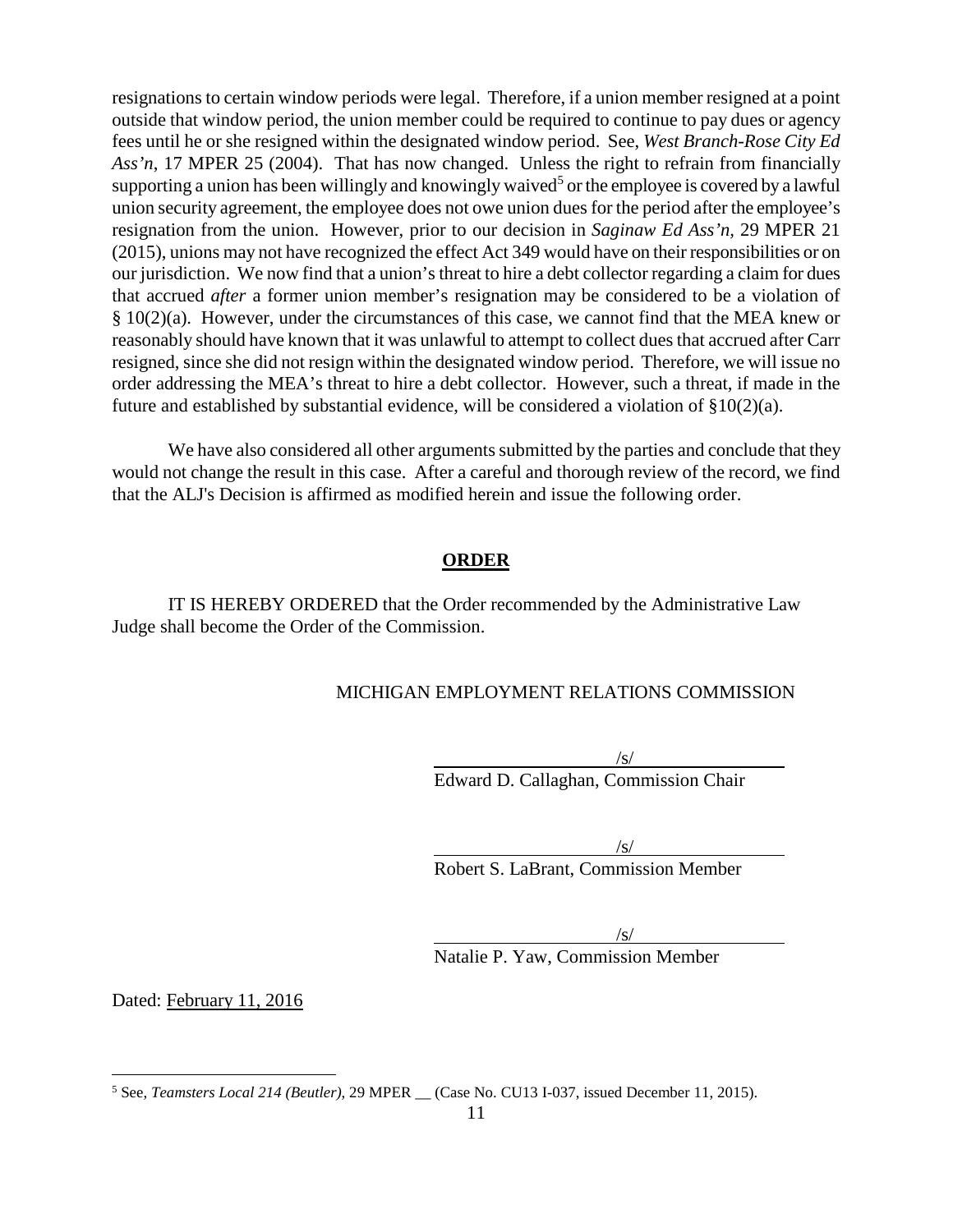# **STATE OF MICHIGAN MICHIGAN ADMINISTRATIVE HEARING SYSTEM EMPLOYMENT RELATIONS COMMISSION**

In the Matter of:

# GRAND BLANC CLERICAL ASSOCIATION, MEA, AND MICHIGAN EDUCATION ASSOCIATION, Labor Organization-Respondent,

Case No. CU14 C-020 Docket No. 14-006843-MERC

-and-

MARY CARR,

An Individual-Charging Party,

-and-

# BATTLE CREEK EDUCATIONAL SECRETARIES ASSOCIATION, MEA, AND MICHIGAN EDUCATION ASSOCIATION, Labor Organization-Respondent,

 Case No. CU14 C-009 Docket No. 14-004413-MERC

-and-

ALPHIA SNYDER, An Individual-Charging Party.

### APPEARANCES:

White, Schneider, Young and Chiodini, P.C., by Jeffrey S. Donahue, James J. Chiodini, and Catherine Tucker for Respondents

\_\_\_\_\_\_\_\_\_\_\_\_\_\_\_\_\_\_\_\_\_\_\_\_\_\_\_\_\_\_\_\_\_\_\_\_\_\_\_\_\_\_\_\_\_\_\_\_\_\_\_\_\_\_\_\_\_\_\_\_\_\_\_\_\_\_\_\_\_\_\_\_\_\_\_/

John N. Radabaugh, National Right to Work Legal Defense Foundation, Inc., for Charging Parties

### **DECISION AND RECOMMENDED ORDER OF ADMINISTRATIVE LAW JUDGE ON MOTION FOR SUMMARY DISPOSITION**

On March 18, 2014, Alphia Snyder, employed as a clerical employee by the Battle Creek Public Schools (Battle Creek Schools), filed an unfair labor practice charge with the Michigan Employment Relations Commission alleging that the Battle Creek Educational Secretaries Association, MEA/NEA (BCESA) and the Michigan Education Association (MEA), violated §§9 and 10 of the of the Public Employment Relations Act (PERA), 1965 PA 379, as amended, by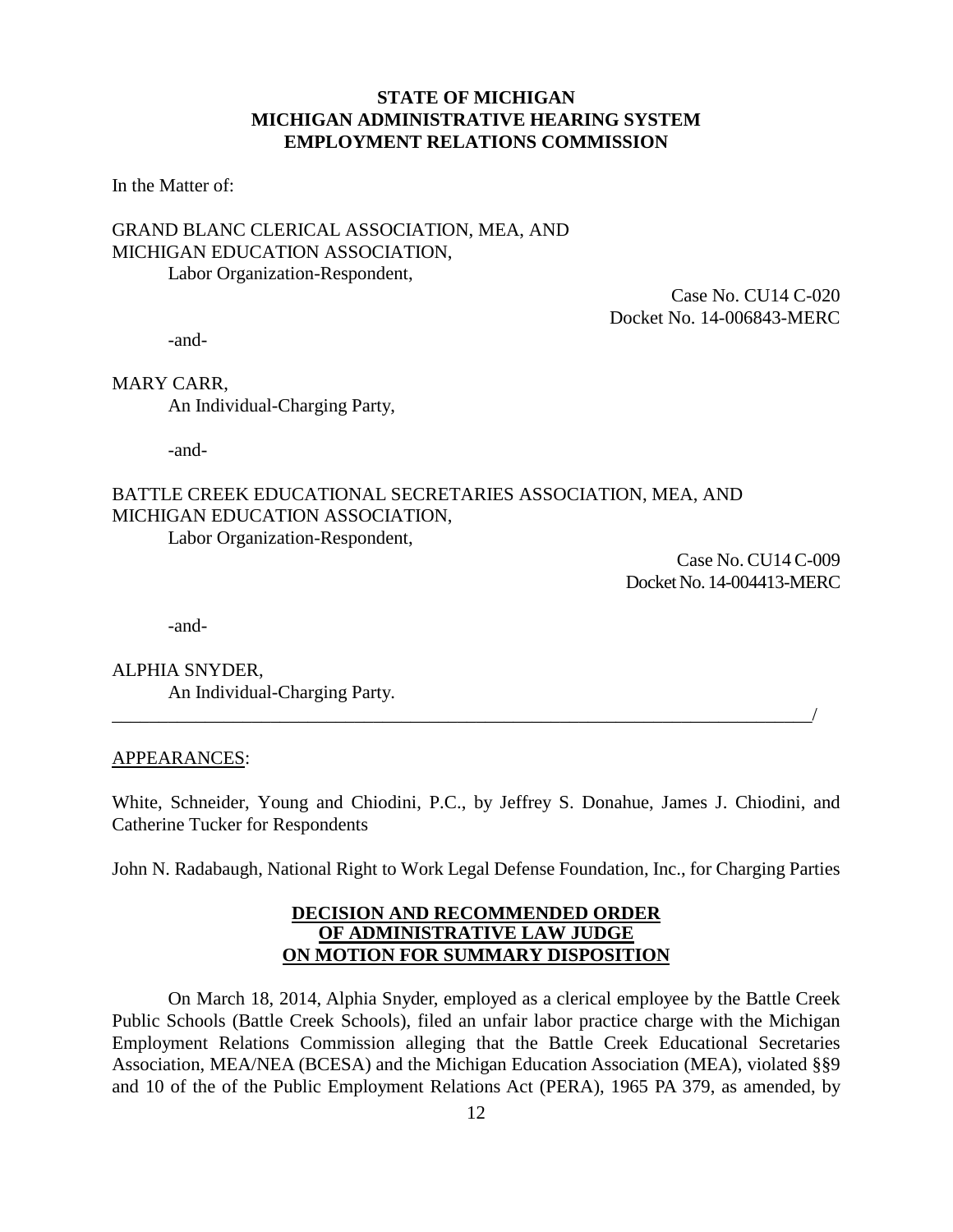refusing to accept her resignation from membership in that labor organization. On April 24, 2014, Mary Carr, employed as a secretary by the Grand Blanc Community Schools (Grand Blanc Schools), filed a charge under these same sections of the Act against the Grand Blanc Clerical Association, MEA, (GBCA) and the MEA. The charges were consolidated and assigned for hearing to Julia C. Stern, Administrative Law Judge for the Michigan Administrative Hearing System (MAHS).

On May 16, 2014, Charging Parties filed a joint motion for summary disposition. On June 16, 2014, Respondents filed a brief in opposition to the motion. In its brief, Respondents assert that both charges should be dismissed for the reasons stated in its brief. Charging Parties filed a reply brief on June 25, 2014.

Based on facts set out in the charges and pleadings and not in dispute, and on the arguments made by the parties in the motions and briefs, I make the following conclusions of law and recommend that the Commission issue the following order.[6](#page-12-0)

#### The Unfair Labor Practice Charges:

 $\overline{a}$ 

Charging Party Snyder became a member of the BCESA and MEA on March 26, 1991, and, in her membership application, authorized her employer to deduct union dues and assessments from her paycheck. During Snyder's employment, a series of collective bargaining agreements between the BCESA and the Battle Creek Schools contained union security agreements that required members of the unit to either be union members or pay a service fee to the union as a condition of employment. The last of these collective bargaining agreements expired sometime between June 2012 and April 2013. On April 4, 2013, Snyder sent an email to MEA Uniserv Director George Przygodski resigning her union membership and revoking her dues checkoff authorization. She received a response from the MEA on April 17, 2013 stating that to be effective, her resignation had to be filed during the month of August. On September 19, 2013, after receiving a BCESA communication regarding dues for the 2013-2014 membership year, Snyder sent an email to the MEA stating that she had resigned in April. In October 2013, Snyder received two communications from the MEA informing her that her resignation was ineffective because it was not sent and postmarked between August 1 and August 31 in accord with the MEA's August window period policy for resignations.

Snyder alleges that the refusal of the BCEA and MEA to accept her resignation outside of the August window period constituted unlawful restraint and coercion of her right under §9 of PERA to refrain from joining or assisting a labor organization, and thus violated §10(2)(a) of PERA.

 Charging Party Carr became a member of the GBCA and MEA on March 4, 1997, and, in her membership application, authorized her employer to deduct union dues and assessments from her paycheck. On June 30, 2013, the last collective bargaining agreement between the Grand Blanc Schools and the GBCA containing a union security agreement and dues checkoff provision expired. In October 2013, Carr received a communication from the GBCA urging her to sign up to pay her

<span id="page-12-0"></span><sup>6</sup> See also my Decisions and Recommended Orders in *Saginaw Ed Assn and MEA (Eady-Miskiewicz et al),* Case Nos. CU13 I-054-CU13 I-06/Docket No 13-013125-MERC through 13-013134-MERC, and *Standish-Sterling Support Personnel Assn, MEA (Norgan),* Case No. CU14 B-002/Docket No. 14-002293, both issued this same date.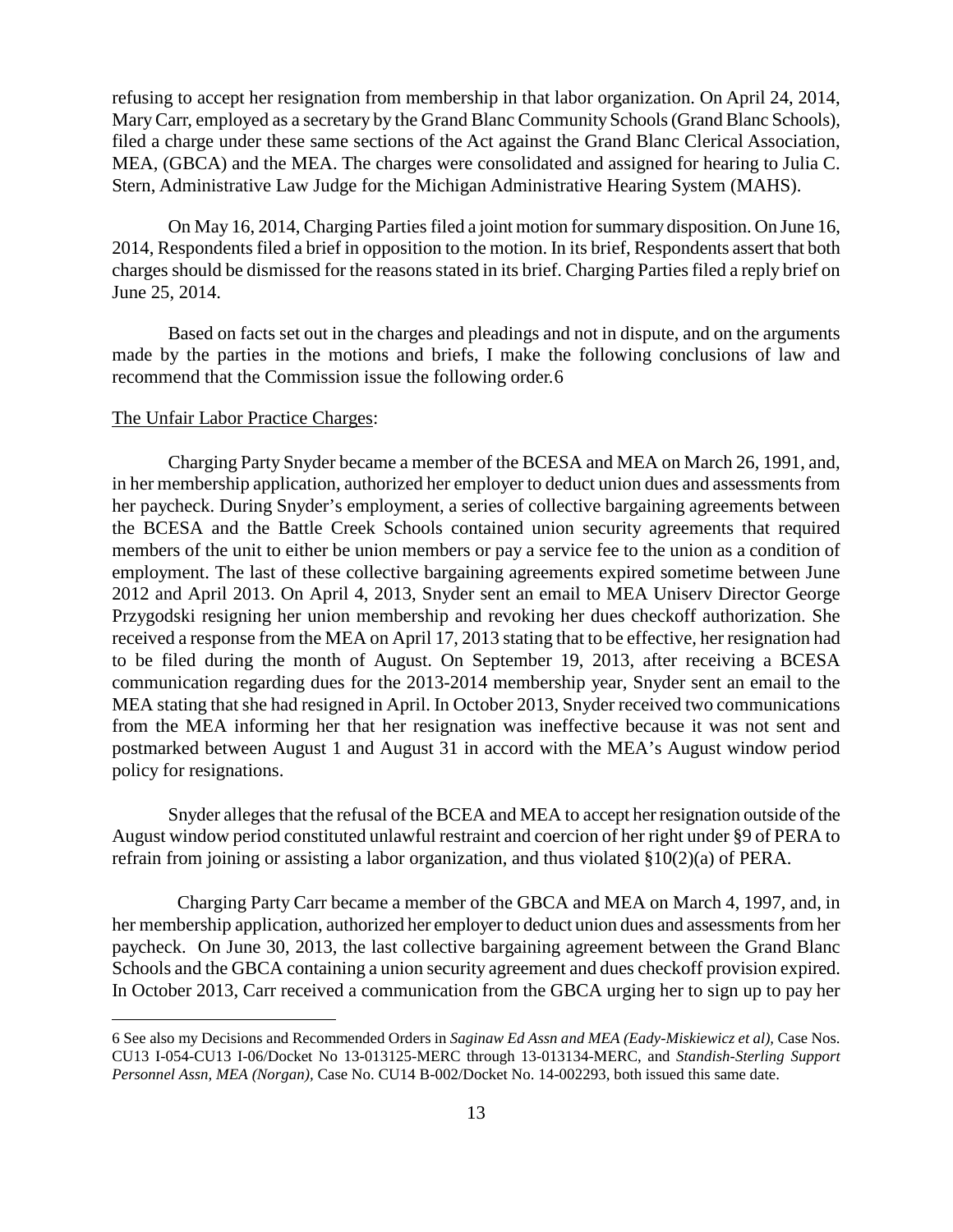2013-2014 dues through the MEA's e-dues system. Carr then was copied on emails from GBCA Treasurer Dian von Linsowe and MEA Uniserv Director Abby Zarimba informing GBCA members that they could only resign in August, and that if they had not submitted their resignations in August 2013 they were obligated to pay dues for the 2013-2014 membership year. Zarimba's email stated that members who failed to pay dues would eventually have their debt sent to a debt collector. On November 4, 2013, Carr sent a letter to the MEA resigning her membership. On December 19, 2013, she received a response which informed her that to be effective, her resignation must be submitted in writing and postmarked between August 1 and August 31. On February 11, 2014, Carr received an email from the MEA stating that if her 2013-2014 dues were not paid her debt would be sent to collections. Like Snyder, Carr alleges that the refusal of the GBCA and MEA to accept her resignation outside of the August window period constituted unlawful restraint and coercion of her right under §9(1)(b) of PERA to refrain from joining or assisting a labor organization. She also alleges that Respondents violated §10(2)(a) of PERA by threatening to hire a debt collector to collect the dues she allegedly owed after resigning.

Facts:

### The MEA's Window Period Policy and Continuing Membership Application

The MEA is a private voluntary membership organization incorporated as a private non-profit corporation under the laws of the State of Michigan, and a  $501(c)(4)$  social welfare organization under the Internal Revenue Code. Membership is open to all non-supervisory personnel employed by an educational institution or agency in Michigan. Local affiliates of the MEA, of which the BCEA and GBCA are two, are the basic units of self-governance within the MEA. However, the MEA and its affiliates have a "unified membership structure," which means that membership in a local affiliate includes membership in both the MEA and the National Education Association (NEA).

The MEA has had some form of a continuing membership policy since the 1950s and an August window period for resignations has been part of its bylaws since 1973. Article I of the current version of the MEA bylaws reads as follows:

Membership year and payment of dues

The official membership year shall extend from September 1 through August 31 each year. The terminal dates for other than full-year membership shall be the same as for full-year members. All membership dues shall be paid on or after September 1 of each year but may be paid earlier according to Administrative Policies as established by the Board of Directors. *Continuing membership in the Association shall be terminated at the request of a member when such a request is submitted to the Association in writing, signed by the member and postmarked between August 1 and August 31 of the year preceding the designated membership year.* [Emphasis added]

In order to become a member of the MEA and a local affiliate, an employee must complete, sign, and submit a document entitled "Continuing Membership Application." Standard practice dictates that each member receive a copy of his or her Continuing Membership Application when it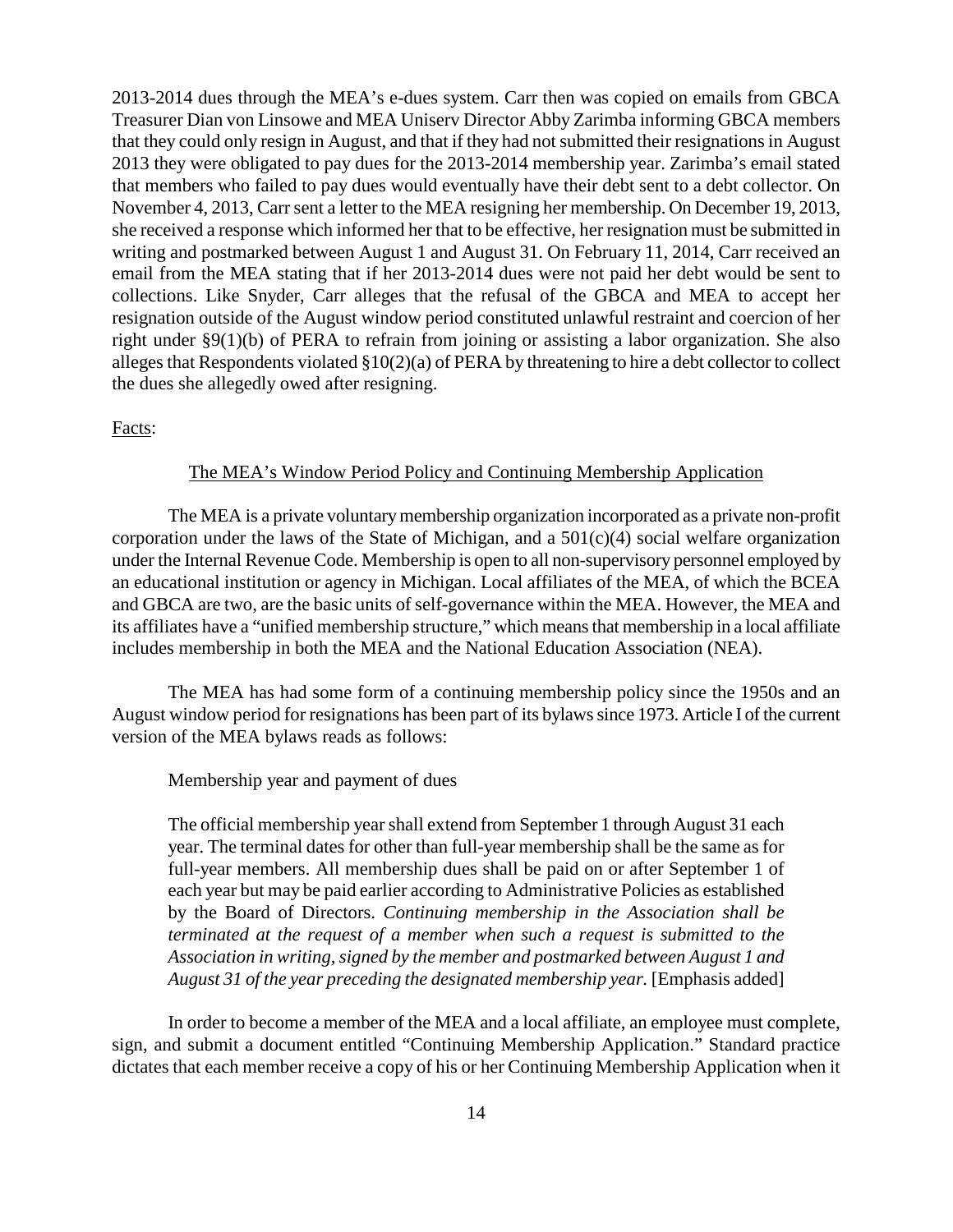is submitted. The MEA maintains a database of all Continuing Membership Applications, and members can obtain a copy of their membership applications by contacting an MEA representative.

The MEA does not accept a member's resignation unless it is made in writing during the month of August as provided in Article I of the bylaws. Case-by-case exceptions are made where appropriate extenuating circumstances exist.

On March 4, 1997, Carr signed a "Continuing Membership Application -Local-MEA-NEA – MEA-PAC Voluntary Contribution Authorization." The MEA-PAC and NEA-PAC Voluntary Contribution Authorization section of the application explained that contributions to the PACS were not a condition of employment or a condition of membership. The form allowed the member to sign up for specific contributions, to specify the amount of the contribution or to decline participation. Carr checked the box declining participation.

Carr's Continuing Membership Application also contained this language:

Please check one (1) below:

[Box] Cash Payment – Membership is continued unless I revoke this authorization in writing between August 1 and August 31 of any year.

[Box] Payroll Deduction – I authorize my employer to deduct Local, MEA and NEA dues assessments and contributions as may be determined from time to time, unless I revoke this authorization in writing between August 1 and August 31 of any year. I also authorize my employer to deduct MEA-A dues as so indicated above from my wages.

Carr checked the box for payroll deduction. Carr's Continuing Membership Application did not mention the MEA bylaws.

On March 26, 1991, Snyder signed a Continuing Membership Application that was, in all pertinent aspects, identical to the membership application signed by Carr. Snyder also declined participation in the PACs and checked the box for payroll deduction.

### 2012 PA 53 and 2012 PA 349

On March 16, 2012, the Legislature passed 2012 PA 53 (PA 53), which amended  $\S 10(1)(b)$ of PERA to make it unlawful for a public school employer "to assist a labor organization in collecting dues or service fees from wages of public school employees." PA 53 allowed the collection of dues and service fees pursuant to any collective bargaining agreement in effect on March 16, 2012 until the agreement expired or was terminated, extended, or renewed. On June 11, 2012, a U.S. District Court enjoined the enforcement of PA 53. *Bailey v Callaghan,* 873 F Supp 2d 879, (ED Mich, 2012). On May 9, 2013, the Court of Appeals reversed and remanded to the District Court to dissolve the injunction. *Bailey v Callaghan*, 715 F3d 956 (CA 6, 2013).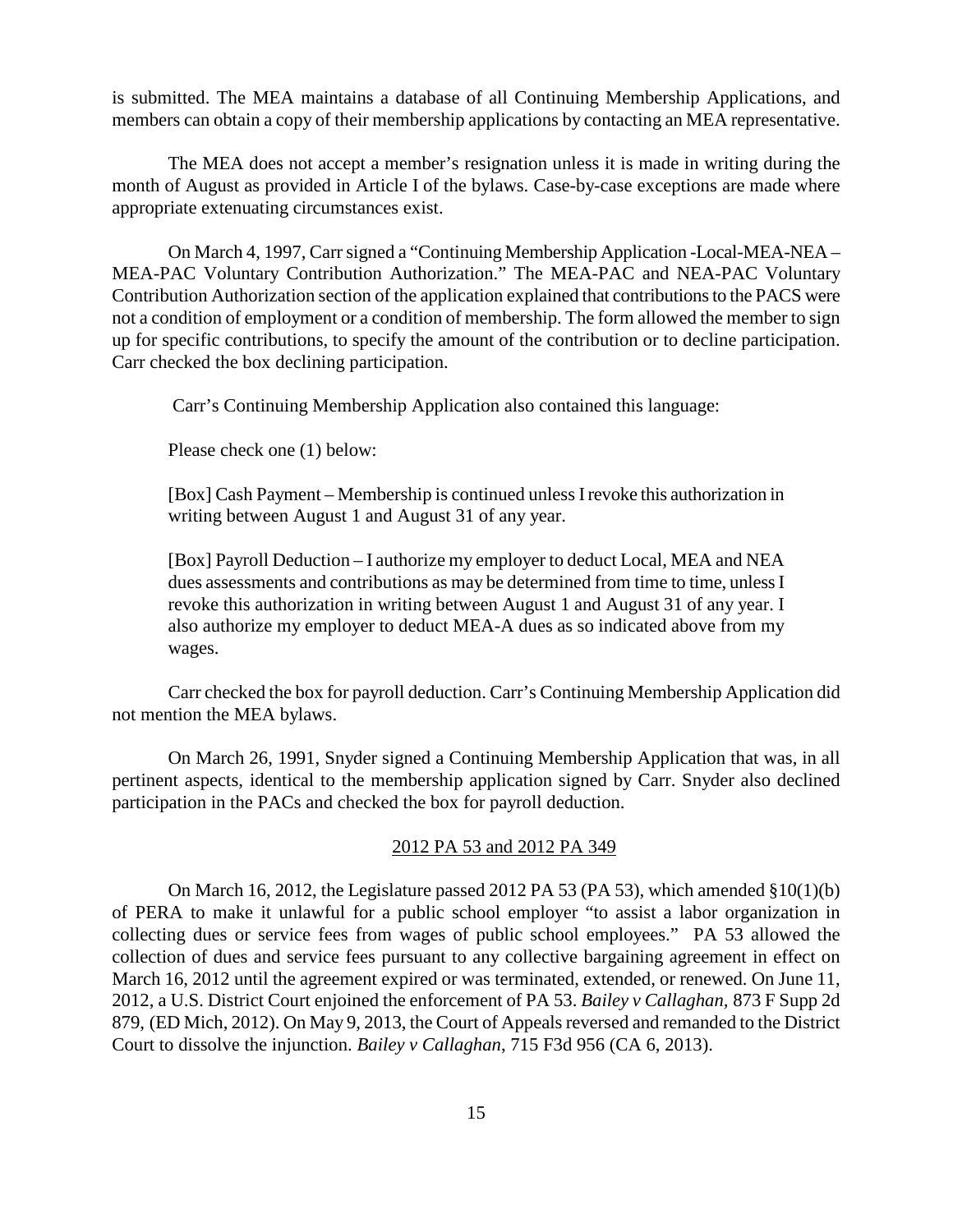On December 11, 2012, the Legislature passed 2012 PA 349 (PA 349). The law, which became effective on March 28, 2013, substantively altered both §9 and §10 of PERA.

Section 9 sets out the rights of public employees that are protected by PERA. Prior to PA 349, §9 read as follows:

It shall be lawful for public employees to organize together or to form, join or assist in labor organizations, to engage in lawful concerted activities for the purpose of collective negotiation or bargaining or other mutual aid and protection, or to negotiate or bargain collectively with their public employers through representatives of their own free choice.

Section 9 was modeled on §7 of the National Labor Relations Act (NLRA), 29 USC 150 et seq. However, §7 of the NLRA, as amended by the 1947 Taft-Hartley amendments, includes an explicit "right to refrain" from engaging in §7 activities. The Michigan Legislature did not include a "right to refrain" from §9 activities when it adopted PERA in 1965, and it did not add this language to §9 when it amended PERA in 1973 to add provisions making certain conduct by labor organizations unfair labor practices under the Act. Among the statutory changes effected by PA 349, however, was the addition, in §9(1)(b), of the right to refrain language that had been part of §7 of the NLRA since 1947. Section 9, therefore, now explicitly gives employees the right to refrain from any or all of the activities identified in subdivision (a).[7](#page-15-0)

 $\overline{a}$ 

(a) Become or remain a member of a labor organization or bargaining representative or otherwise affiliate with or financially support a labor organization or bargaining representative.

(b) Refrain from engaging in employment or refrain from joining a labor organization or bargaining representative or otherwise affiliating with or financially supporting a labor organization or bargaining representative.

(c) Pay to any charitable organization or third party an amount that is in lieu of, equivalent to, or any portion of dues, fees, assessments, or other charges or expenses required of members of or public employees represented by a labor organization or bargaining representative.

(3) A person who violates subsection (2) is liable for a civil fine of not more than \$500.00. A civil fine recovered under this section shall be submitted to the state treasurer for deposit in the general fund of this state.

Per §16(a), violations of §10 are unfair labor practices remediable by the Commission. As noted above, the penalty for a violation of §9(2) is a civil fine.

<span id="page-15-0"></span><sup>7</sup> Section 9 now also contains subsections (2) and (3), which read as follows:

<sup>(2)</sup> No person shall by force, intimidation, or unlawful threats compel or attempt to compel any public employee to do any of the following: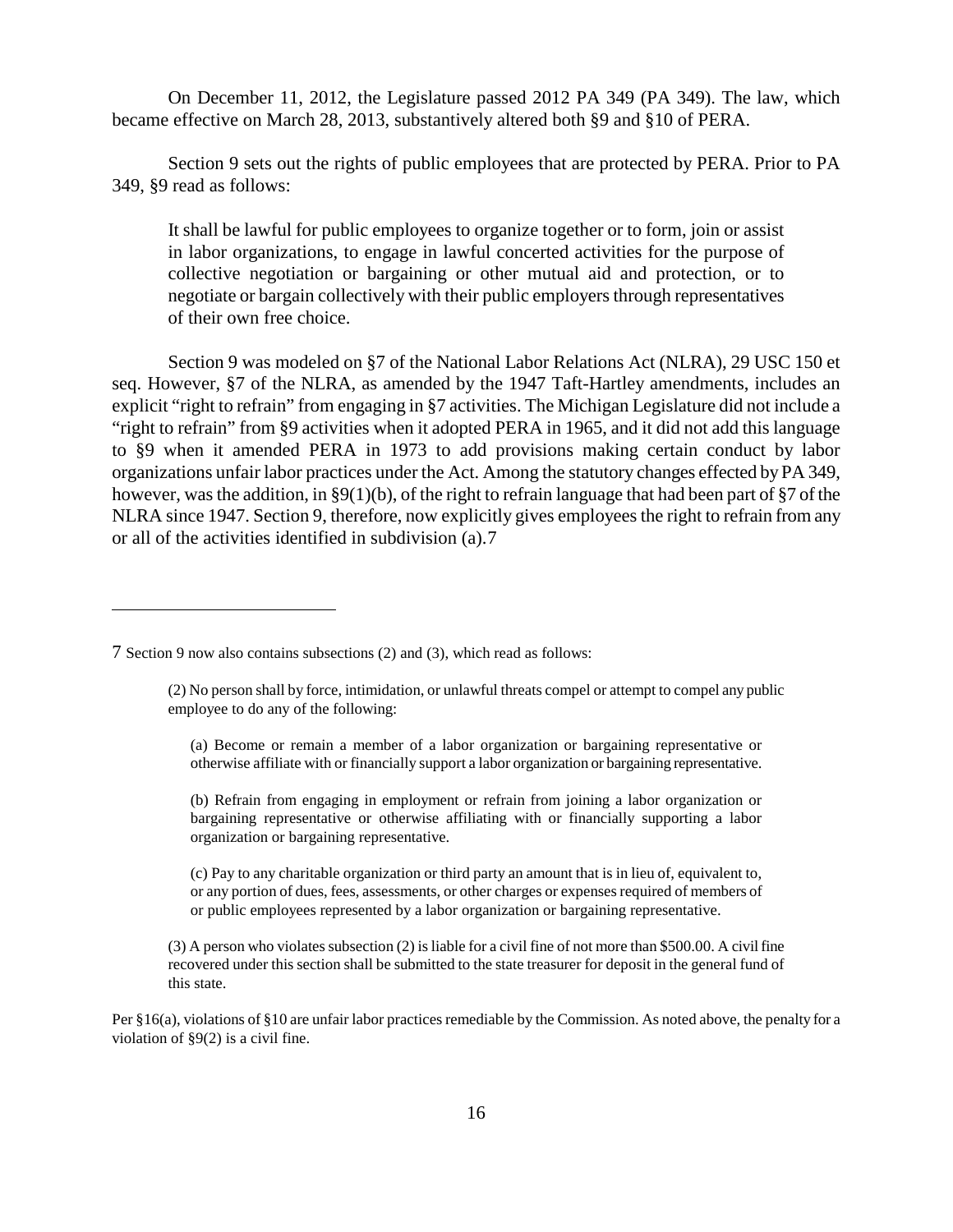Section 10 of PERA, which was modeled on §8 of the NLRA, sets out the conduct by employers and labor organizations which constitute unfair labor practices under the Act. Section  $10(2)(a)$ , like  $\S(6)(1)(A)$  of the NLRA, makes it unlawful for a labor organization or its agents to "restrain or coerce public employees in the exercise of rights guaranteed in §9 [or §7 of the NLRA]." Like  $\S8(b)(1)(A)$  of the NLRA,  $\S10$  also states that the "restrain or coerce" language in  $\S10$  does not "impair the right of a labor organization to prescribe its own rules with respect to the acquisition or retention of membership."

In addition to adding "right to refrain" language to §9, PA 349 removed provisions in §10 making union security agreements lawful and added the following new language as §10(3):

(3) Except as provided in subsection (4), an individual shall not be required as a condition of obtaining or continuing public employment to do any of the following:

(a) Refrain or resign from membership in, voluntary affiliation with, or voluntary financial support of a labor organization or bargaining representative.

(b) Become or remain a member of a labor organization or bargaining representative.

(c) Pay any dues, fees, assessments, or other charges or expenses of any kind or amount, or provide anything of value to a labor organization or bargaining representative.

(d) Pay to any charitable organization or third party any amount that is in lieu of, equivalent to, or any portion of dues, fees, assessments, or other charges or expenses required of members of or public employees represented by a labor organization or bargaining representative.

Subsection (4) states that subsection (3) does not apply to public police or fire department employees or state troopers.

# Snyder Resigns Her Union Membership

As noted above, PA 349 became effective on March 28, 2013. On April 4, 2013, after the collective bargaining agreement between the BCESA and the Battle Creek Schools had expired, Snyder emailed the following resignation letter to MEA Uniserv Director George Przygodski:

I am employed by Battle Creek Public Schools. Effective immediately, I resign from membership in the local union and all of its affiliated unions. Since I have resigned my membership in the union, you must now immediately cease enforcing the dues checkoff authorization agreement. This agreement was solely in conjunction with, and in contemplation of, my becoming a member of the union and, as such, is no longer valid.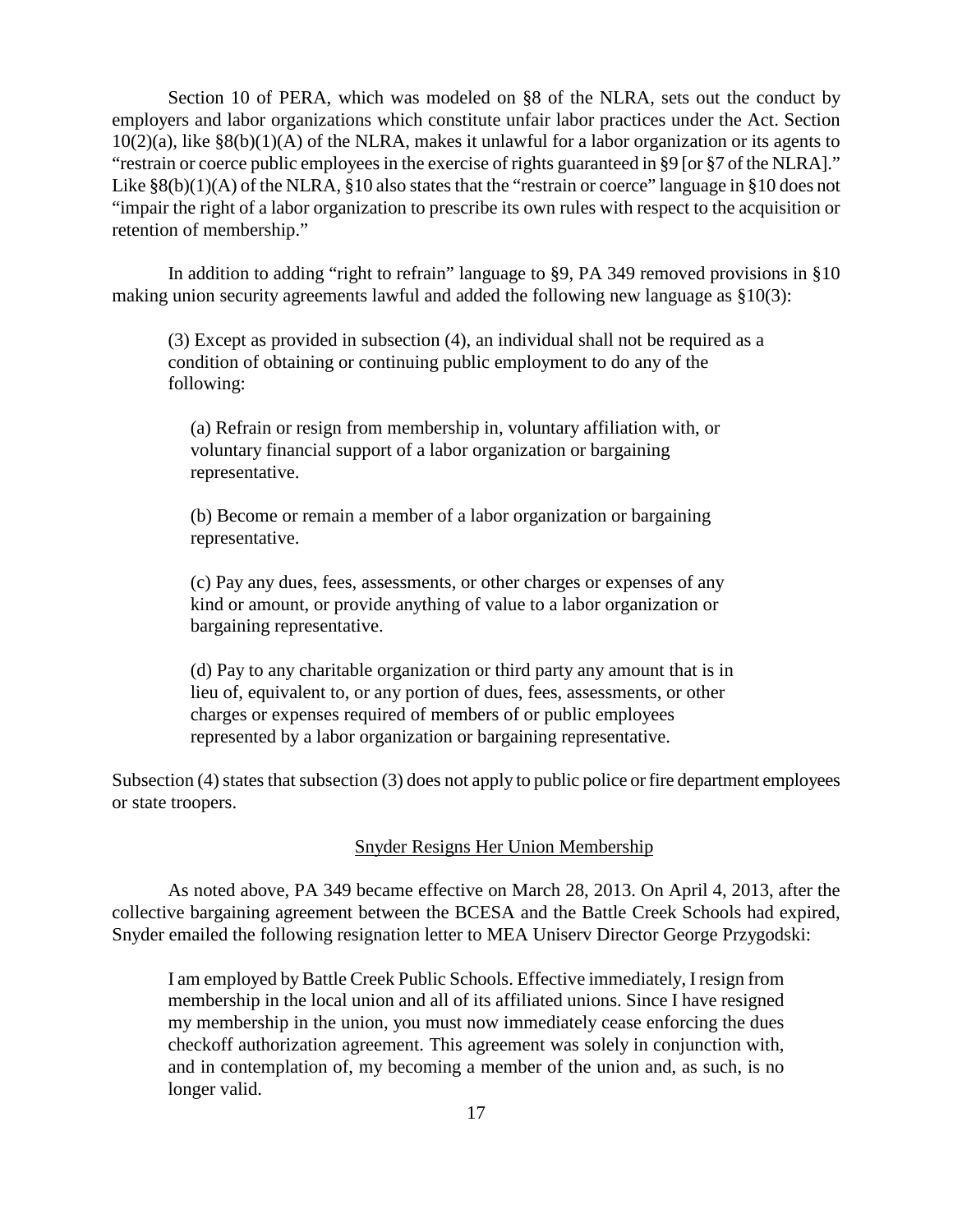If you refuse to accept this letter as both an effective resignation and an immediately effective dues check-off revocation, I ask that you promptly inform me, in writing, of exactly what steps I must take to effectuate my revocation of the dues check-off authorization.

On April 17, 2013, Snyder received an email response from Jeff Murphy from the MEA Legal Services Office. The email misidentified Snyder's bargaining representative as the Battle Creek Education Association (instead of the BCESA). It stated, incorrectly, that Snyder was a member of a bargaining unit with a collective bargaining agreement in effect through June 30, 2017 that required all members of the bargaining unit, as a condition of employment, to either be members of the Association or pay a fair share fee. The email went on to describe some of the members-only benefits offered to MEA members and explained that, as a fee payer and not a member, Snyder would not be eligible to hold office in the Association, or attend and vote at Association meetings including contract ratification elections.

Murphy sent Snyder a second email on April 17, 2013, in which he apologized for his mistake regarding her bargaining unit affiliation. In this email, Murphy quoted the portion of Article I of the bylaws setting out the August window period for resignation, including the sentence in Article I stating that the resignation must be postmarked between August 1 and August 31 of the year preceding the designated membership year. The email also stated:

The continuing membership agreement that you signed also provides that written notice of resignation of membership must be made in writing during August for the following fiscal year. Since the Association's membership and fiscal year is September 1 through August 31, you may resign your membership pursuant to the MEA Bylaws and your membership agreement by making a written request to the Association between August 1 and August 31 of any year.

When you became a member of the Association, you entered into an agreement in return for which you obtained the rights and benefits of membership in the Association, including liability insurance coverage for the year, which cannot be canceled at this time for a refund. Your agreement with the Association also includes a dues obligation for the membership year.

Snyder continued to pay dues through June 2013. Whether this was by dues deduction from her paycheck or by cash payment is not reflected in the pleadings. She has not paid any dues or assessments since June 2013.

On August 8, 2013, Snyder received a memo addressed to BCEA members that explained that school districts were now by law prohibited from payroll deducting union dues. The memo gave information about the MEA's e-dues process that provided members with several methods for paying their dues to MEA directly. The memo included an instruction sheet for signing up for e-dues online and a personalized e-dues authorization form with Snyder's personal information and dues amounts already filled in.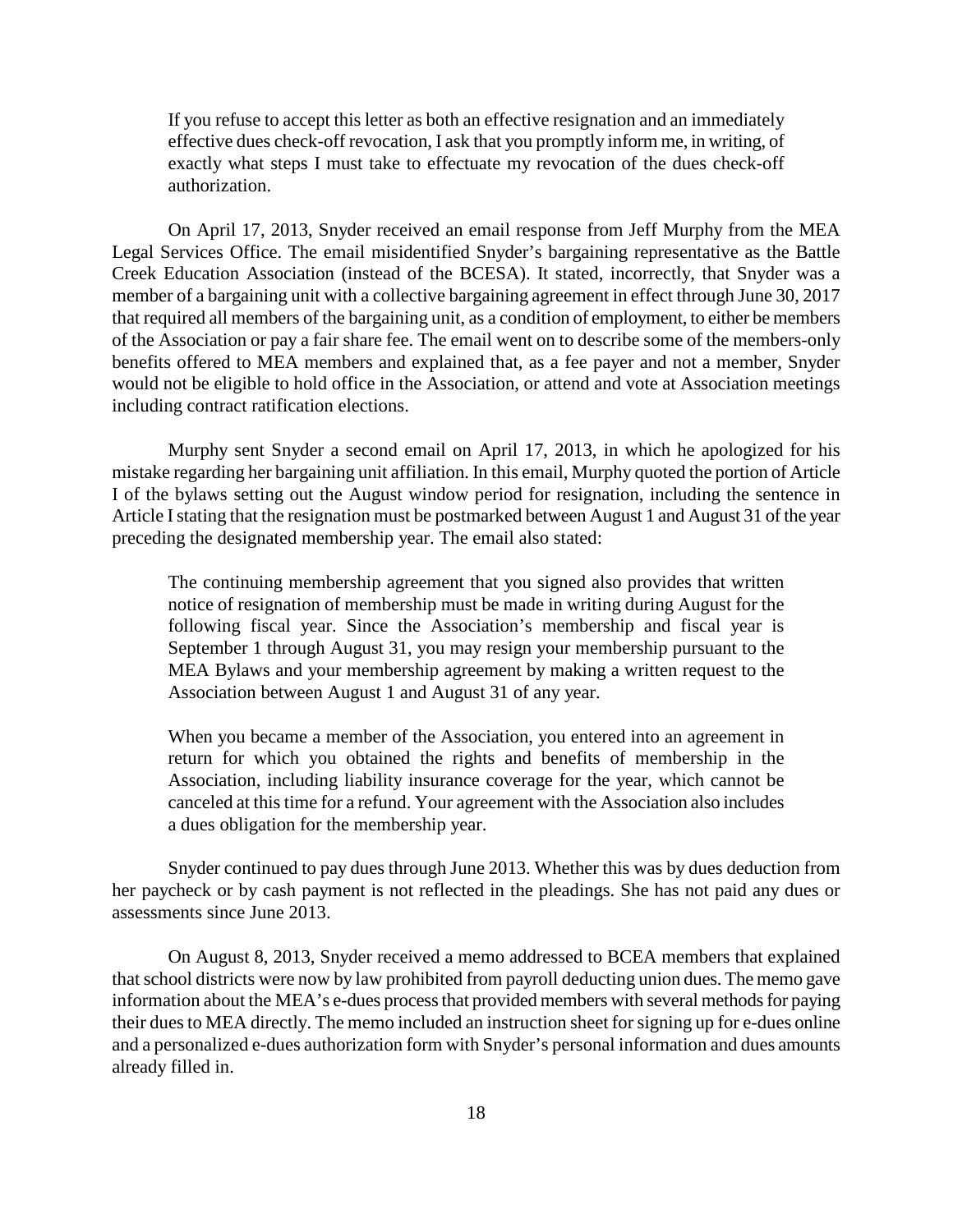On September 19, 2013, Snyder sent Murphy the following email:

I received information regarding upcoming dues you are expecting from me. I would like to remind you that I sent my resignation letter to you last April which was effective immediately. I understood it would not be effective until August of this year and I continued to pay my dues. Please let the appropriate departments know that I will not be paying any more dues since I am no longer a paying member.

On October 9, Murphy sent Snyder a third email that reiterated what he had said in his second April 17, 2013 email. Snyder replied to Murphy on October 10, as follows:

Please stop playing games. I have resigned and that is it. I will no longer be paying union dues. I have corresponded with a National Right to Work attorney and when Michigan passed its Right to Work law, it also amended its public-sector labor law to provide employees with a new right to "refrain" from joining or supporting a union. Under the National Labor Relations Act, employees have the right to resign their memberships at any time and union restrictions on resignations are unlawful. Therefore it is illegal now to make restrictions on resignation in Michigan.

On October 31, 2013, Snyder received a letter from Gretchen Dziadosz, the MEA's Executive Director. Like Murphy's email, Dziadosz's letter quoted Article I of the bylaws, stated that the bylaws were available on the MEA's website, and stated that the continuing membership agreement Snyder signed also provided that written notice of resignation of membership must be made in writing during August for the following fiscal year. The letter continued:

A copy of that [membership] form is enclosed. It provides two methods for paying your dues – cash payment or payroll deduction (other current payment methods were not available at the time you joined.) The application provides that membership is continuous unless you revoke your authorization in writing between August 1 and August 31 for the following fiscal year to pay dues either directly (cash payment) or through payroll deduction.

Since the Association's membership fiscal year is September 1 through August 31 and the nature of school employment is generally continuous from year to year starting around that time frame, the contract formed between us stipulates that you may resign your membership pursuant to the MEA Bylaws and your membership agreement by making a written request to the Association between August 1 and August 31 of any year. When you became a member of the Association, you entered into that contract which includes a dues obligation for the membership year in return for which you obtained the rights and benefits of membership in the Association, including liability insurance coverage for the year, which cannot be canceled for a refund after the beginning of the membership year.

You message was postmarked (either by the U.S. Postal Service or by your email server, depending on how you contacted us) after the August deadline and therefore your membership automatically renewed for the 2013-2014 school year.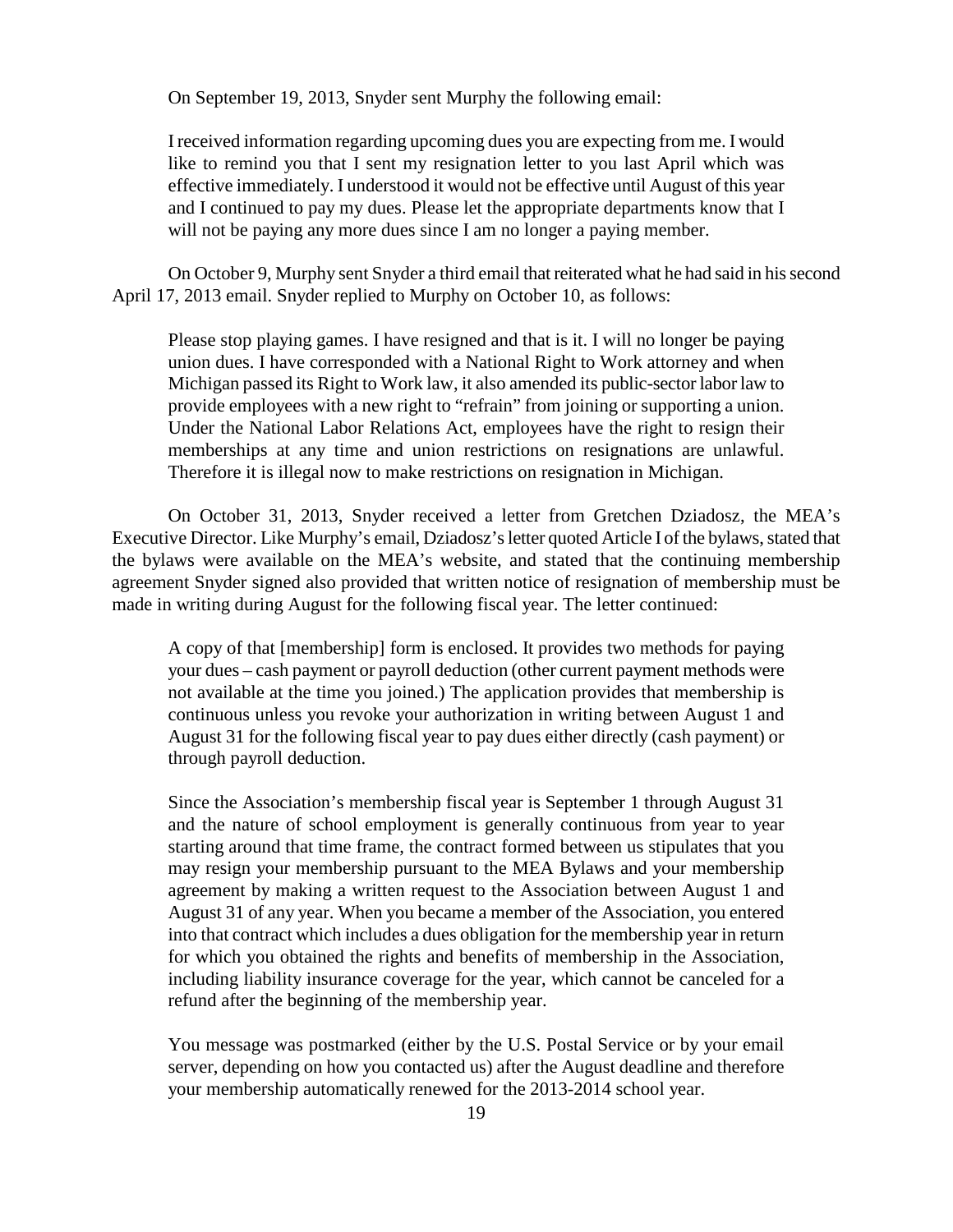On November 9, 2013, after receiving the above letter, Snyder emailed Murphy reiterating her belief that she had resigned April, stating that she would not be paying any more dues, and warning Murphy that she would interpret any further communication from the MEA on the subject as harassment.

### Carr Resigns Her Union Membership

As noted above, the last collective bargaining agreement between the GBCA and the Grand Blanc Schools containing a dues deduction provision expired on June 30, 2013. The Grand Blanc Schools ceased deducting union dues from its employees' paychecks sometime between June 30, 2013 and the beginning of the 2013-2014 school year. The GBCA held its first general membership meeting of the 2013-2014 school year on October 15, 2013. As of this date, many GBCA members, including Carr, had not signed up for e-dues. As a result, GBCA was already in arrears with respect to dues owed by its members to the MEA and NEA for the MEA's 2013-2014 membership year. A principal purpose of the membership meeting was to discuss how to sign up to pay dues through edues.

On October 16, 2013, Carol Lewandowski, the GBCA president, sent an email to all clerical union staff explaining how to sign up for e-dues. The email stated, "You must pay your dues. If you do not, they can send it to collections and we don't want that." Lewandowski asked employees to take care of this by October 20, and noted that the GBCA was already behind for the month of September. This email initiated a chain of email responses. First, a member, not Carr, responded to Lewandowski's email by asking how to "opt out" of paying dues. Dian von Linsowe, the GBCA treasurer, responded to that member's email. Von Linsowe stated that opting out was available only in August, and, if a member did not opt out by August 31, they were still a member and must pay this year's dues. Later that day, as part of the same email chain, von Linsowe emailed members to tell them that the GBCA was going to use funds in its checking account to pay members' September dues, but urged members to sign up for e-dues immediately.

A few hours later, a GBCA member sent an email to MEA Uniserv Director Abby Zarimba complaining about not being notified of the August "opt out" deadline. She suggested that since GBCA members had not been informed of the deadline, the MEA should give them an extension to opt out. Zarimba replied in an email that was forwarded to all GBCA members. Zarimba noted that there had always been an opt-out window for MEA membership from August 1 through August 31, and stated that the opt-out language was on the membership form that members signed when they joined. She stated that since the window had always been in place, there was no need to inform members of it in 2013. Zarimba said that what had changed with the legislation passed in December 2012 with regard to union dues (PA 349) was that previously members could opt out, but were required to pay a fee for the benefit of the contract, whereas now unit members could opt out of paying completely and become free riders. Zarimba pointed out that if too many members opted out, eventually there would be no funding, no union, and no collective bargaining agreement. Zarimba also mentioned the members-only benefits available to MEA members, and gave employees the number of the MEA help center if they felt they had an extenuating circumstance or hardship that should allow them to opt out outside of the August window period.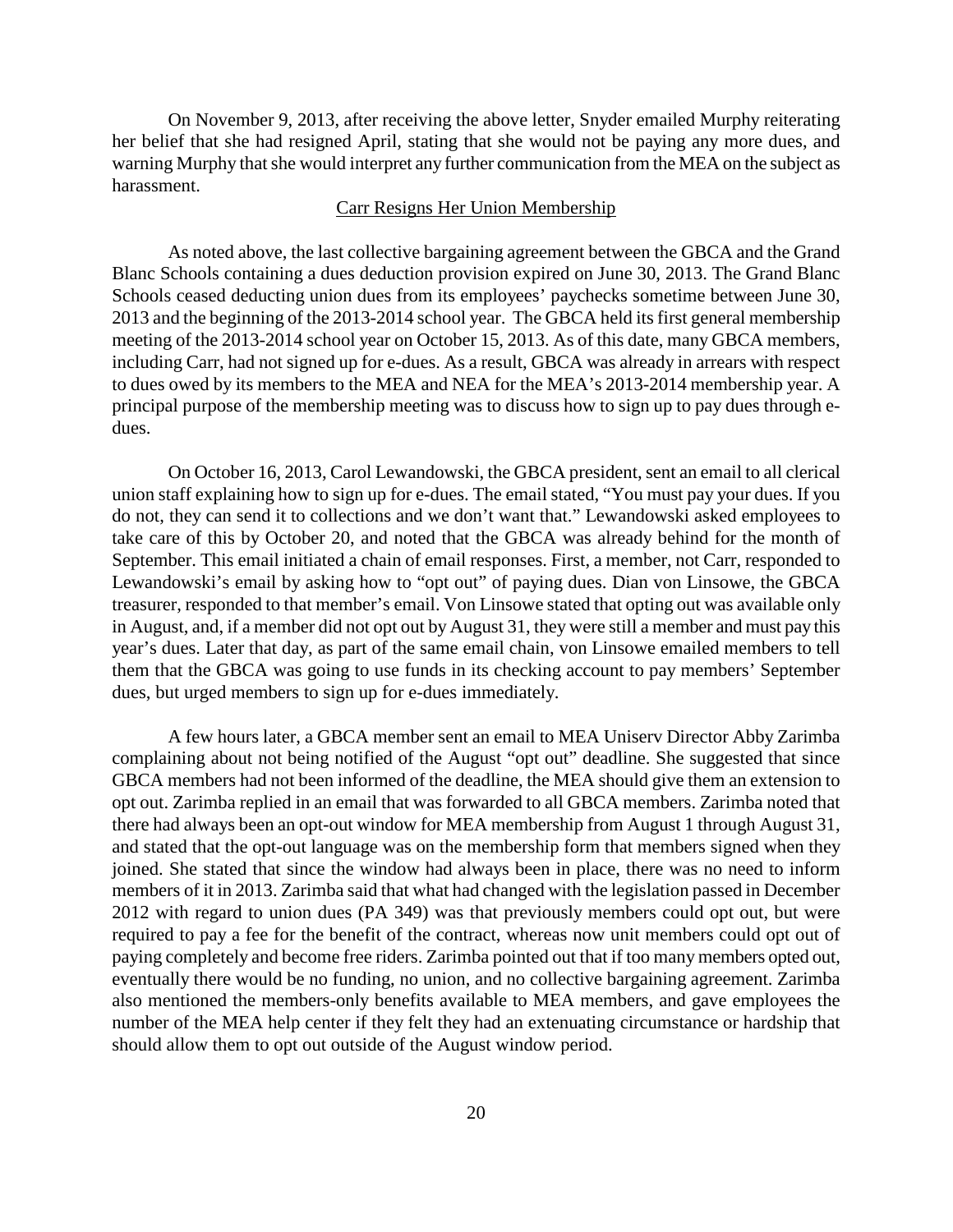The member who had initially emailed Zarimba replied. She asked if it was true that if members did not pay dues, they would be sent to a collections agency. Zarimba replied, "In the long run, the answer that I and all other field staff have received from headquarters is yes." Zarimba said that while the MEA respected a member's right to resign, it was its intent to follow through with the contractual agreement it had with members regarding when resignations could be submitted.

On November 4, 2013, Carr sent a letter to the MEA membership office resigning her membership. In this letter, Carr complained that she had not realized that the window to opt out was August, and stated that she believed that the GBCA should have had a meeting to properly inform members of timelines to make decisions and take proper action. She also stated that the membership form she signed referred only to payroll deduction, and that she believed that after PA 349 took effect, the form she signed on March 4, 1997 was no longer valid.

On December 19, 2013, Carr received a letter from MEA Executive Director Dziadosz identical to the letter Snyder received from Dziadosz on October 31.

Between February 11 and May 14, 2014, Carr was contacted by Respondent representatives on several occasions about paying her dues. On February 10, 2014, she received an email from a MEA employee, Angie Chinevere, who said that she was employed to assist Carr in signing up for edues. The email asked Carr to let the MEA know of her plan for paying her dues this year so that she would not "have any type of collections happen regarding your MEA union dues." On February 13, Carr, and four other GBCA members, received a reminder e-mail from Lewandowski about their edues in which Lewandowski stated that the GBCA was getting emails from the MEA about their failure to pay. On February 15, 2014, Carr received an emailed billing statement from the MEA's billing department showing her balance owed as of February 14, 2014. This balance consisted of dues and other assessments that had accrued since the beginning of the 2013-2014 membership year on September 1, 2013, less sums paid on her account by the GBCA for September 2013. On April 14, Carr received another emailed billing statement showing her balance as of April 14, 2014.

On April 24, 2014, Carr filed the instant unfair labor practice charge. On May 12, 2014, Carr sent the MEA a check for \$134.58, and a letter stating that this was payment of dues through November 4, 2013, the date of her resignation, the validity of which was currently pending in a case before the Commission. At the time the motions and briefs in this case were filed, Respondent had not yet hired a debt collector to collect the remaining amount that it asserts that Carr owes for the 2013-2014 membership year.

### Discussion and Conclusions of Law:

 $\overline{a}$ 

While Carr's and Snyder's charges allege violations of both  $\S9(1)(b)$  and  $\S10(2)(a)$  of PERA, under §16(a) only violations of §10 can constitute unfair labor practices remediable by the Commission. The issue, therefore, is whether Respondents unlawfully restrained and coerced Snyder and Carr in the exercise of their rights under §9 and thereby violated §10(2)(a). [8](#page-20-0)

<span id="page-20-0"></span><sup>8</sup> I use "Respondents" in this discussion section to refer collectively to the MEA, the BCESA, and the GBCA.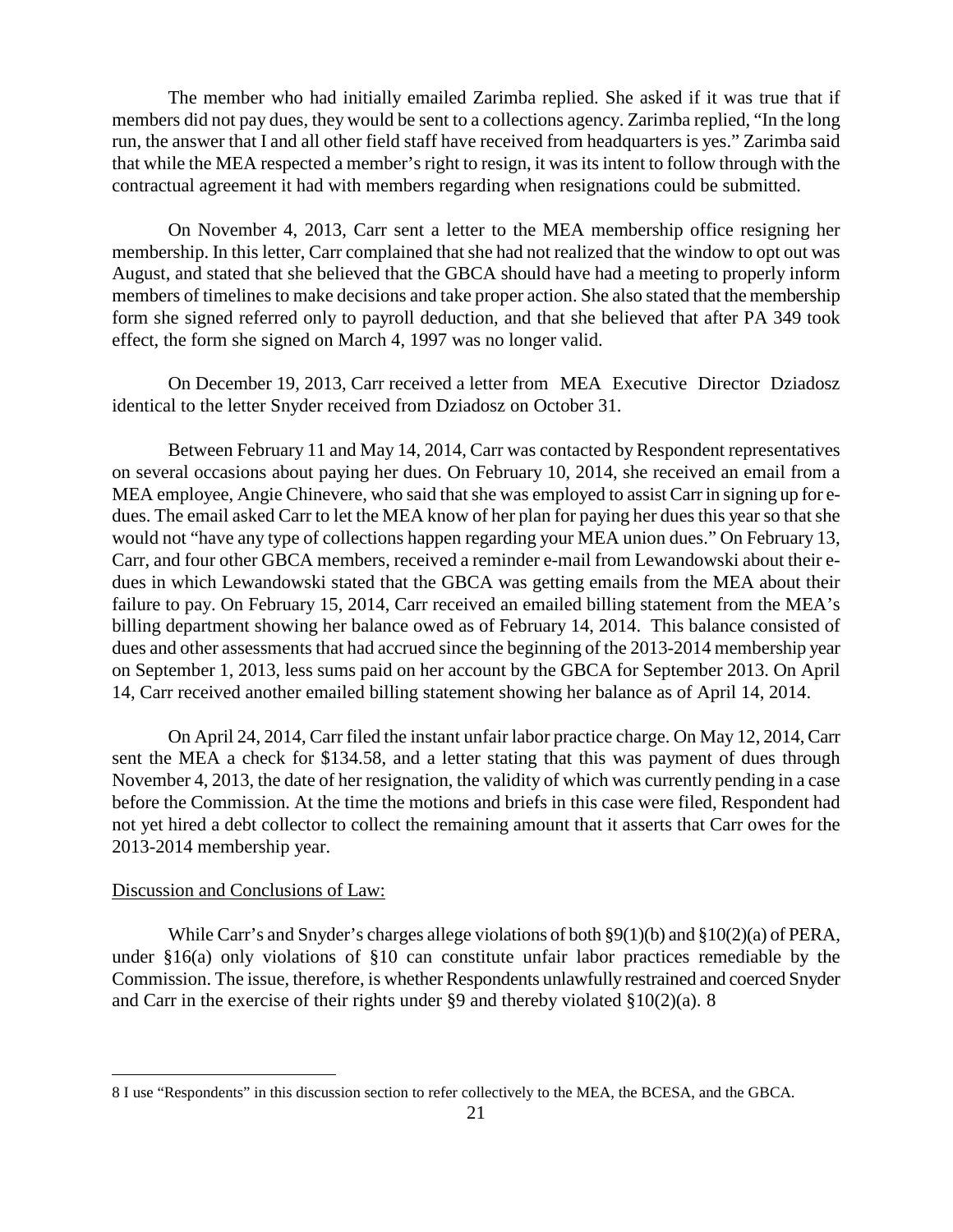In *West Branch Rose City EA, MEA,* 17 MPER 25 (2004), the Commission held that the MEA's August window period did not violate §10(3)(a)(i), the predecessor to §10(2)(a), because it was organizationally necessary, reasonable, and served the interests of the membership as a whole. The Commission concluded, therefore, that the window period did not violate the MEA's duty of fair representation because it was not an arbitrary rule. However, *West Branch* was decided when PERA contained no "right to refrain" language. The Commission, moreover, specifically noted the absence of this language in PERA and held that it would not, in the absence of clear legislative intent, infer a §9 right to refrain. As discussed in *Saginaw Ed Assn and MEA (Eady-Miskiewicz et al),* Case Nos. CU13 I-054-CU13 I-06/Docket No 13-013125-MERC through 13-013134-MERC, issued this same date, I agree with Charging Parties that because PA 349 added a "right to refrain" from §9 activity to PERA, *West Branch is* no longer controlling precedent on the issue of whether Respondents' maintenance and enforcement of its August window period violates §10(2)(a) of PERA.

As discussed in *Saginaw Ed Assn*, I conclude that when the Legislature amended PERA in PA 349, it intended §9(1)(b) to have the same meaning as the "right to refrain" language found in §7 of the National Labor Relations Act (NLRA). In *Pattern Makers' League of North America, AFL– CIO v NLRB,* 473 US 95 (1985) and other cases discussed in *Saginaw Ed Assn*, the Board and Courts interpreted the right to refrain in §7 as giving the employees the right to resign their union memberships at will and have held that unions are prohibited from restricting their members' right to resign. I agree with Charging Parties, therefore, that public employees now have a §9 right to resign their union membership at will, and that §10(2)(a) of PERA prohibits a union from restricting its members' right to resign.

I also conclude, as discussed in *Saginaw Ed Assn,* that union members can enter into an agreement with their union that lawfully waives their right to resign at will. However, I find that to be valid, this waiver must be clear, explicit, and unmistakable. This means, I find, that to be valid a waiver of the right to resign must be contained in an individual agreement between the member and union. I also find that this agreement must state that "membership" is limited to the obligation to pay dues and fees. I conclude that merely joining or remaining a member of a union with a bylaw or constitutional provision placing restrictions on the right to resign does not constitute a clear, explicit and unmistakable waiver of this fundamental statutory right.

Respondents make several arguments here in support of the window period that are identical to those they made in *Saginaw Ed Assn.* They argue that since §10(2)(a) explicitly protects their right to prescribe their own rules for the acquisition and retention of membership, their ability to limit resignations to the month of August cannot be impaired in the absence of a demonstrable impact on the Charging Parties' employment. As in *Saginaw Ed Assn,* no such impact is present here. However, as discussed in *Saginaw Ed Assn,* in *Pattern Makers*the Supreme Court explicitly held that language in the NLRA protecting a union's right to prescribe its own rules for the acquisition and retention of membership did not authorize a union to impose restrictions on the right to resign membership, and that such restrictions violated  $\S(6)(1)(A)$  of the NLRA even when the enforcement of these restrictions did not have an impact on employment status. Respondents also argue that the addition to PERA of §10(3) – making it unlawful for public employers and union to require, as a condition of employment, that employees remain union members – indicates that the Legislature did not intend to make union restrictions on resignations an unfair labor practice unless the restrictions affected an employee's employment status. For reasons discussed in *Saginaw,* I do not agree.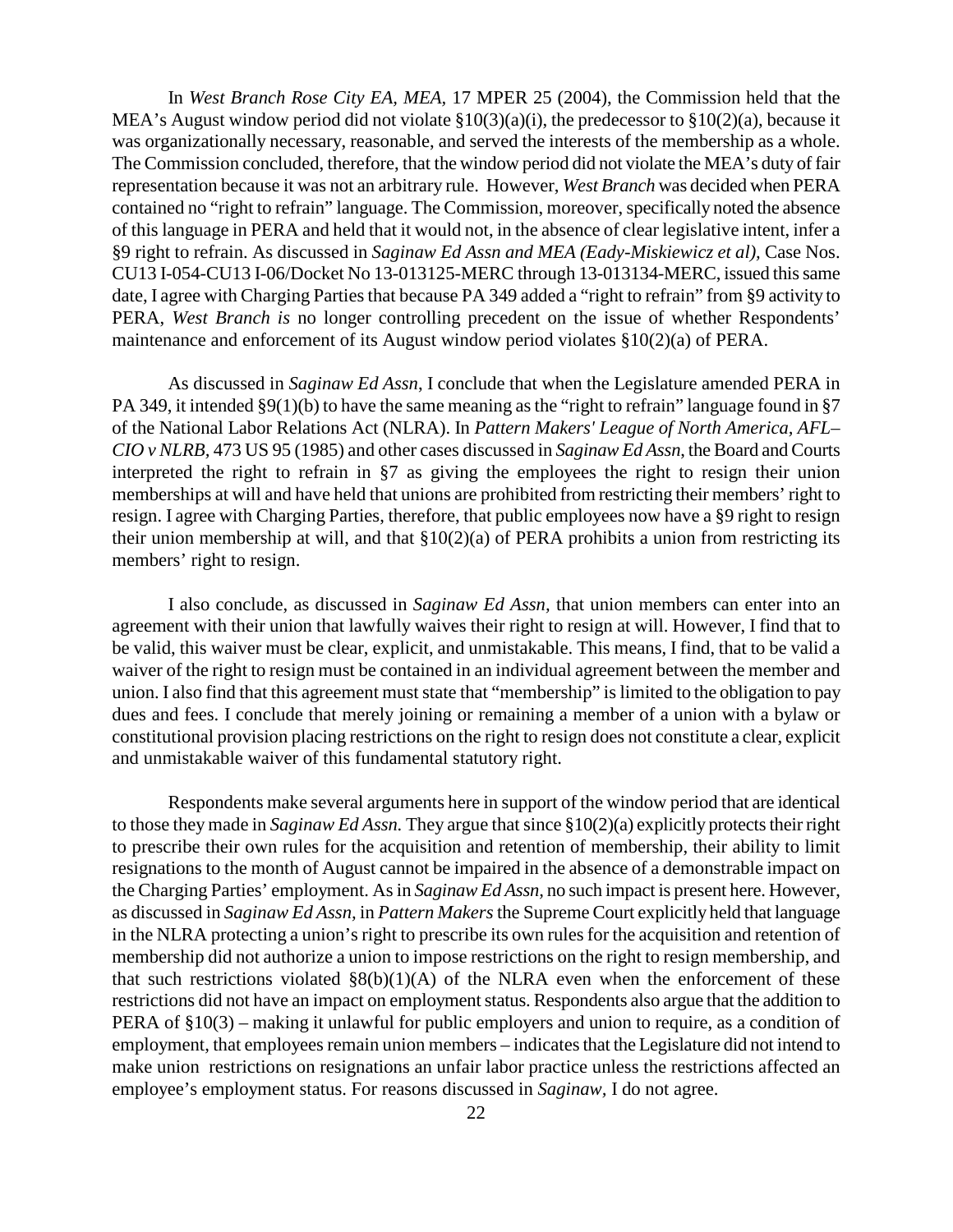As in *Saginaw,* I conclude that Respondents' maintenance and enforcement of its August window policy violates §10(2) (a) because it restricts the right of employees to resign their memberships at will.

I also find that Snyder and Carr did not clearly, explicitly, and unmistakably waive their §9(b)(1) right to resign their memberships at will. I find that whether Snyder and/or Carr knew or should have known of the MEA's August window period is irrelevant to the question of waiver since, even if Carr and Snyder did not waive their right to resign at will joining Respondents even if they knew when they joined that the MEA had a restriction on resignations in its bylaws. I also find that the Continuing Membership Applications that Snyder and Carr signed did not clearly, explicitly and unmistakably waive their right to resign at will. As was the case with the membership applications signed by the Charging Parties in *Saginaw Ed Assn,* the Continuing Membership Applications signed by Snyder and Carr did not define "membership" or clearly state that membership is limited to the obligation to pay dues and fees

Carr resigned her membership by letter dated November 4, 2013. In a letter dated December 19, 2013, the MEA notified Carr that it would not accept her resignation because it was made outside the August window period. I find that Respondents violated §10(2)(a) by refusing to accept Carr's November 4, 2013 resignation.

Snyder emailed a letter resigning her union membership and revoking her dues checkoff authorization to the BCESA on April 4, 2014. On April 17, 2013, Snyder received an email from MEA representative Jeff Murphy informing her that her resignation would not be accepted because it was submitted outside the August window period. Murphy's email clearly indicated that to be considered effective by the MEA, Snyder's written resignation would have to be sent and postmarked between August 1 and August 31. Respondents argue that Snyder's unfair labor practice charge was untimely filed under §16(a) of PERA and must be dismissed because it was not filed until March 18, 2014. Respondent points out that the six-month statute of limitations under §16(a) begins to run when the charging party "knows of the act which caused [the] injury, and has good reason to believe that the act was improper or done in an improper manner," even if the person does not realize that they have suffered an invasion of a legal right. *City of Huntington Woods v Wine,* 122 Mich App 650, 652(1983).

I agree with Respondent that Snyder knew or should have known when she received Murphy's second email that her April 4, 2013 resignation had not been accepted and that the MEA would not accept her resignation unless it was submitted in August. Insofar as Snyder's charge alleges that Respondent unlawfully refused to accept her April 4, 2013 resignation, I find that the unfair labor practice occurred, and the statute of limitations began to run, on April 17, 2013. I find that as to this allegation, Snyder's charge was untimely. However, on September 17, 2013, Snyder sent another email to Murphy that clearly indicated both her intent to resign and her belief that she had already done so. In his October 9 response, Murphy reiterated that Snyder would not be permitted to resign until she submitted a resignation in the month of August. Since, as I have concluded above, Snyder had the right to resign at will, I find that Murphy's October 9, 2013 email to Snyder constituted a separate, independent unfair labor practice in violation of §10(2)(a). Because this unfair labor practice occurred within the six month statute of limitations, the Commission is not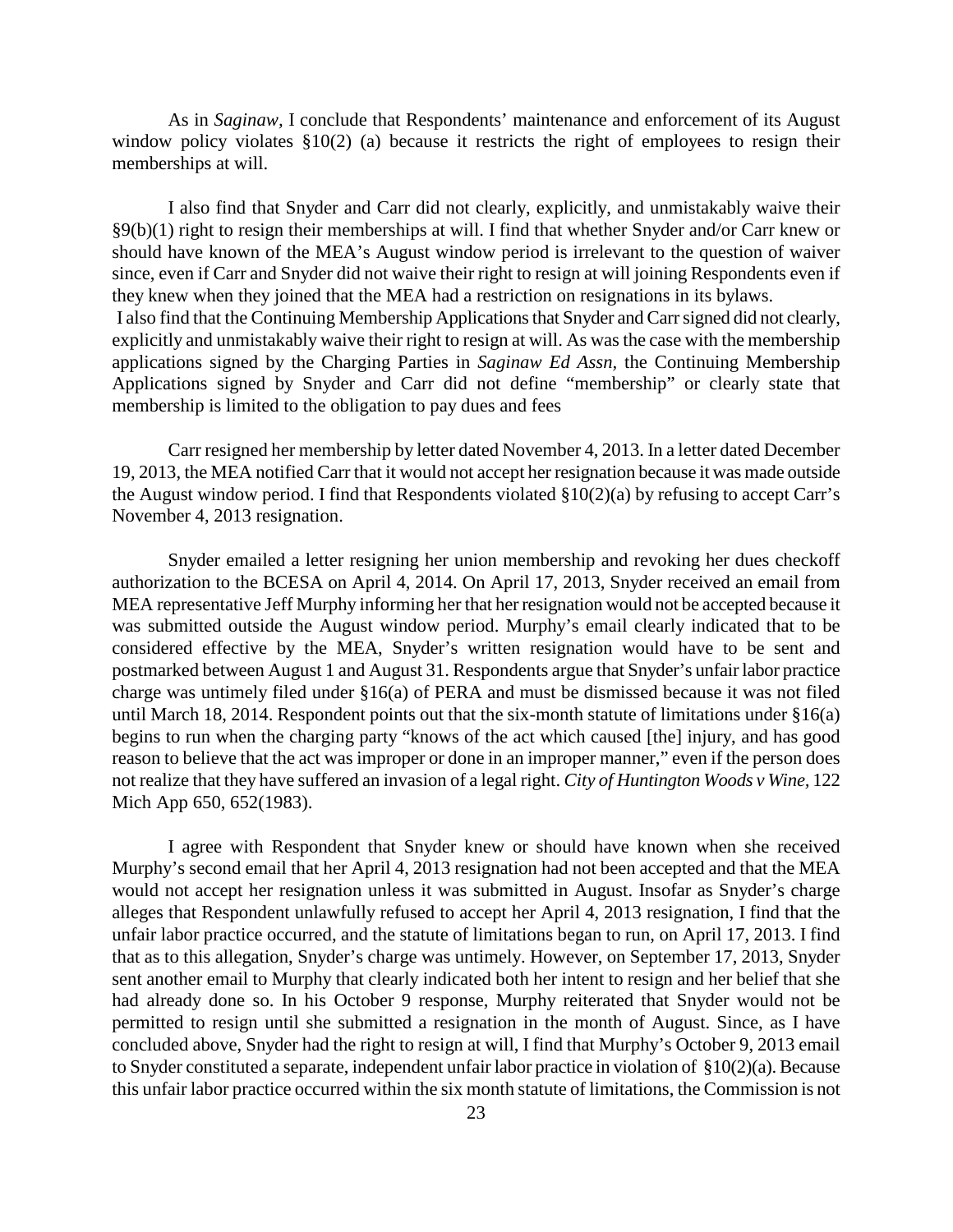prohibited by §16(a) from finding an unfair labor practice based on this conduct. I find that Respondents violated §10(2)(a) on October 9, 2013 by refusing to accept Snyder's September 17, 2013 resignation.

After Respondents refused to accept Carr's resignation, Respondent GBCA and the MEA made repeated demands that Carr pay dues and assessments she allegedly owed for the 2013-204 membership year, including dues accruing after the date of her resignation. These demands included a February 10, 2014 email from Angie Chinevere, who represented herself as a MEA representative. Chinevere implied that if Carr did not make arrangements to pay her dues, the MEA would hire a debt collector.

However, Respondent has not enlisted the Grand Blanc Community Schoolsin its attempt to collect from Carr. Neither Respondents' repeated demands for payment nor the threat made to Carr through Chinevere to hire a debt collector have had any effect on her employment. As discussed in *Saginaw Ed Assn,* I conclude that the Commission does not have jurisdiction under PERA to find an unfair labor practice based on a union's attempts to enforce the terms of a private agreement with an ex-member when these attempts do not involve the member's employer or employment. I conclude, therefore, that Respondents' demands that Carr pay her 2013-2014 dues or its threats to hire a debt collector to collect what she allegedly owe did not violate §10(2)(a) of PERA.

In accord with the facts and conclusions of law set out above, I recommend that the Commission grant Charging Parties' motion for summary disposition in part, and that it issue the following order.

### **RECOMMENDED ORDER**

Respondents Battle Creek Educational Secretaries Association, MEA, and Grand Blanc Clerical Association, MEA, and Michigan Education Association, their officers and agents, are hereby ordered to:

1. Cease and desist from restraining and coercing employees in their exercise of their right under §9 of PERA to refrain from joining or assisting labor organizations by:

a. Maintaining or enforcing the rule contained in Article I of the MEA's bylaws prohibiting members from resigning their union memberships except during the month of August;

b. Refusing to accept Alphia Snyder's September 17, 2013 resignation from her union membership;

c. Refusing to accept Mary Carr's November 4, 2013 resignation from her union membership.

2. Take the following affirmative action to effectuate the purposes of the Act: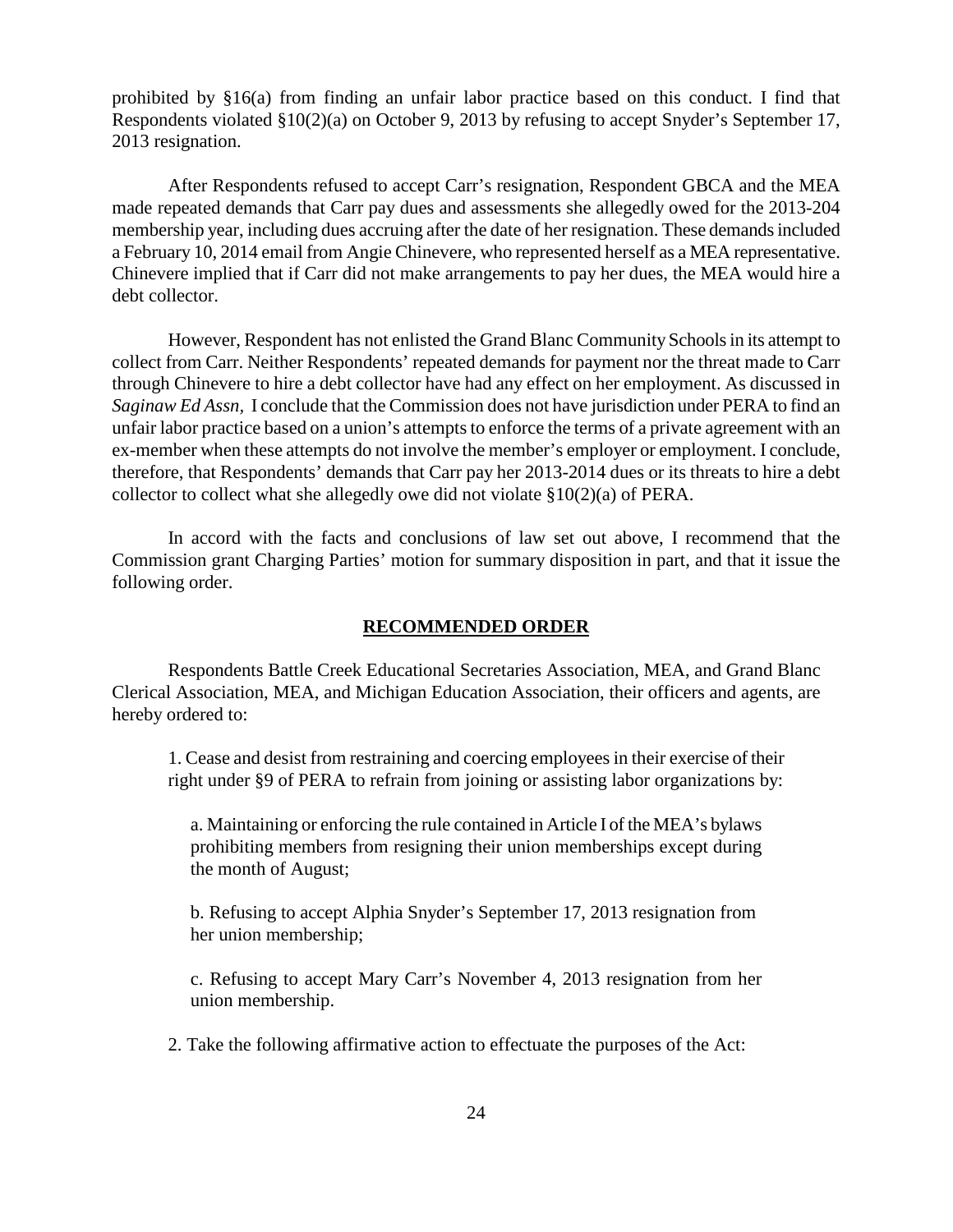a. Remove the last sentence from Article I of the MEA's bylaws or amend the bylaw to reflect the fact that the August window period can no longer be enforced against members not covered by a union security agreement.

b. Affirmatively notify Alphia Snyder and Mary Carr in writing that Snyder's resignation on September 17, 2013 and Carr's resignation on November 4, 2013 have been accepted.

c. With the agreement of Snyder's employer, the Battle Creek Public Schools, post the attached notice A to union members in conspicuous places on the employer's premises, including all places where notices to members of the Battle Creek Educational Secretaries Association are normally posted, for a period of 30 consecutive days.

d. With the agreement of Carr's employer, the Grand Blanc Community Schools, post the attached notice B to union members in conspicuous places on the employer's premises, including all places where notices to members of the Grand Blanc Clerical Association are normally posted, for a period of 30 consecutive days.

e. Within 60 days of the date of this order, publish both the attached notice A and the attached notice B in both the print and online editions of the MEA *Voice* and email or mail copies of this edition of the *Voice* to all members who normally receive it.

### MICHIGAN EMPLOYMENT RELATIONS COMMISSION

\_\_\_\_\_\_\_\_\_\_\_\_\_\_\_\_\_\_\_\_\_\_\_\_\_\_\_\_\_\_\_\_\_\_\_\_\_\_\_\_\_\_\_\_\_\_\_\_\_\_

 Julia C. Stern Administrative Law Judge Michigan Administrative Hearing System

Dated: August 29, 2014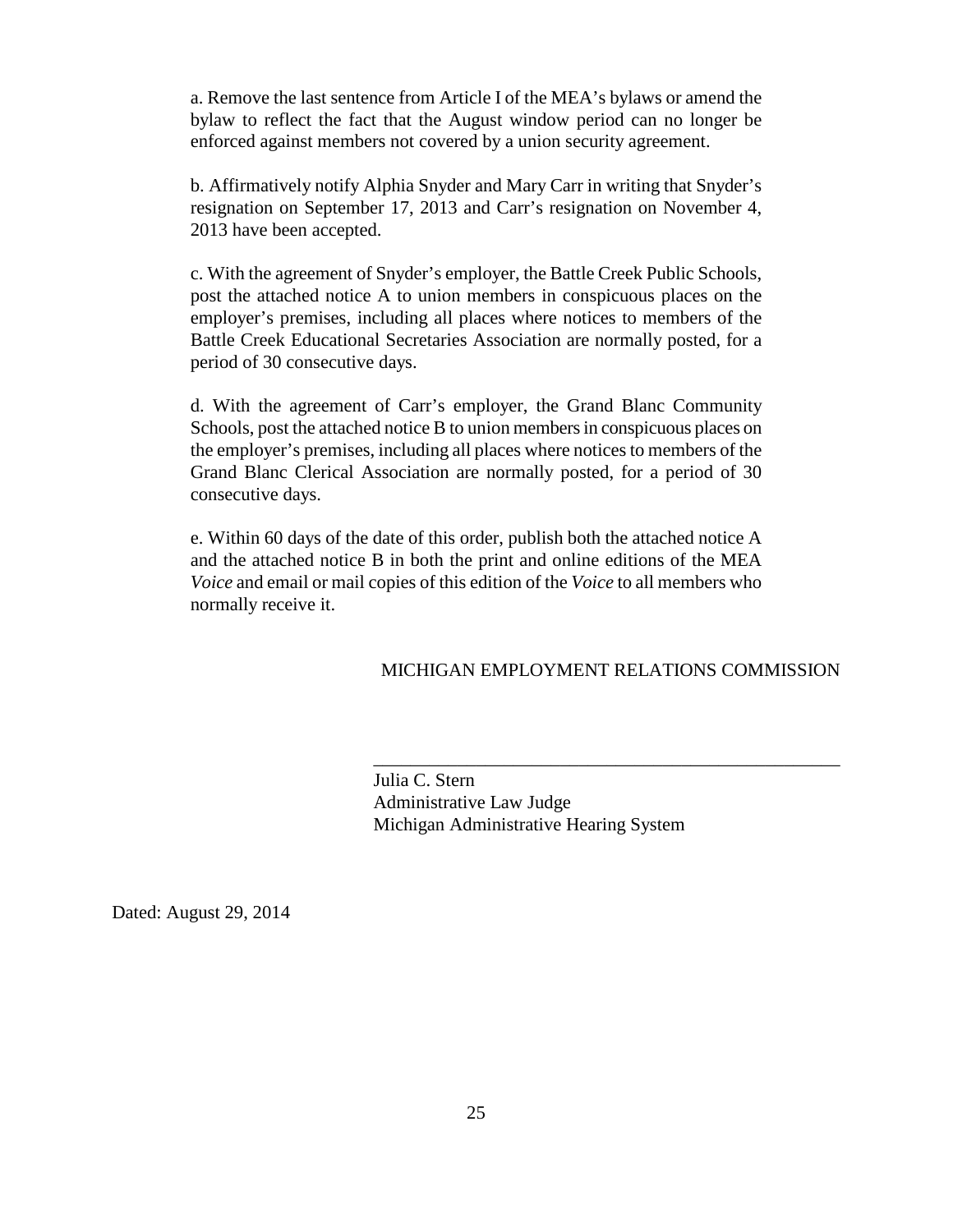#### **NOTICE TO UNION MEMBERS (A)**

AFTER A PUBLIC HEARING, THE MICHIGAN EMPLOYMENT RELATIONS COMMISSION HAS FOUND THE **BATTLE CREEK EDUCATIONAL SECRETARIES ASSOCIATION** AND THE **MICHIGAN EDUCATION ASSOCIATION** TO HAVE COMMITTED UNFAIR LABOR PRACTICES IN VIOLATION OF THE MICHIGAN PUBLIC EMPLOYMENT RELATIONS ACT (PERA). PURSUANT TO THE TERMS OF THE COMMISSION'S ORDER,

#### **WE HEREBY NOTIFY OUR MEMBERS THAT:**

WE WILL NOT restrain and coerce employees in the exercise of their rights under §9 of PERA to refrain from joining or assisting in labor organizations.

**WE WILL NOT** maintain or enforce a rule that prohibits members from resigning their union memberships except during the month of August;

**WE WILL NOT** refuse to accept Alphia Snyder's September 17, 2013 resignation from union membership.

**WE WILL** affirmatively notify Snyder in writing that her September 17, 2013 resignation from membership has been accepted.

# **BATTLE CREEK EDUCATIONAL SECRETARIES ASSOCIATION**

By: \_\_\_\_\_\_\_\_\_\_\_\_\_\_\_\_\_\_\_\_\_\_\_\_\_\_\_

Title:

# **MICHIGAN EDUCATION ASSOCIATION**

By:  $\qquad \qquad$ 

Title: \_\_\_\_\_\_\_\_\_\_\_\_\_\_\_\_\_\_\_\_\_\_\_\_\_

Date:

Any questions concerning this notice may be directed to the office of the Michigan Employment Relations Commission, Cadillac Place, 3026 W. Grand Blvd, Suite 2-750, P.O. Box 02988, Detroit, Michigan 48202. Telephone: (313) 456- 3510.

Case Nos. CU14 C-009/14-004413-MERC